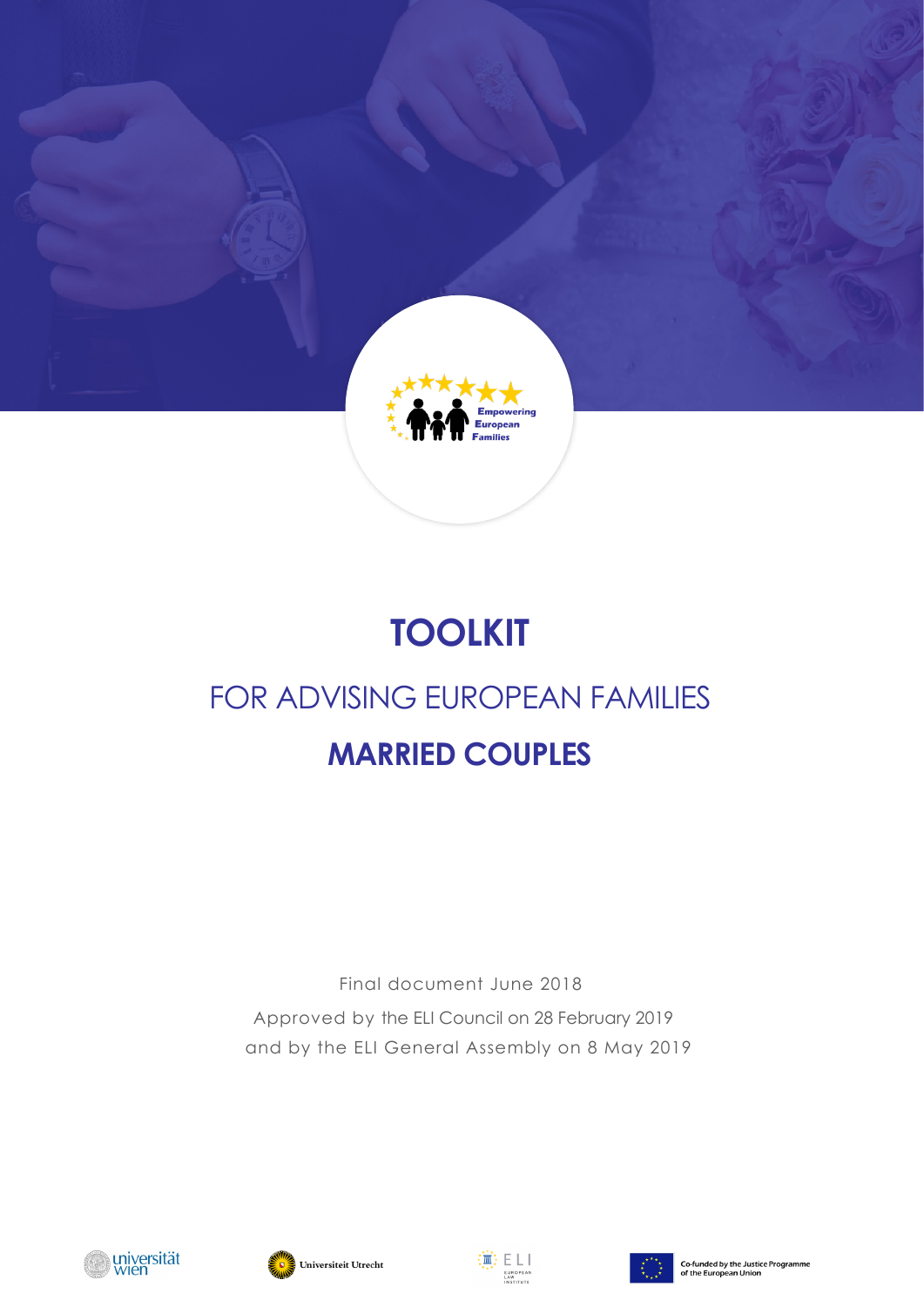







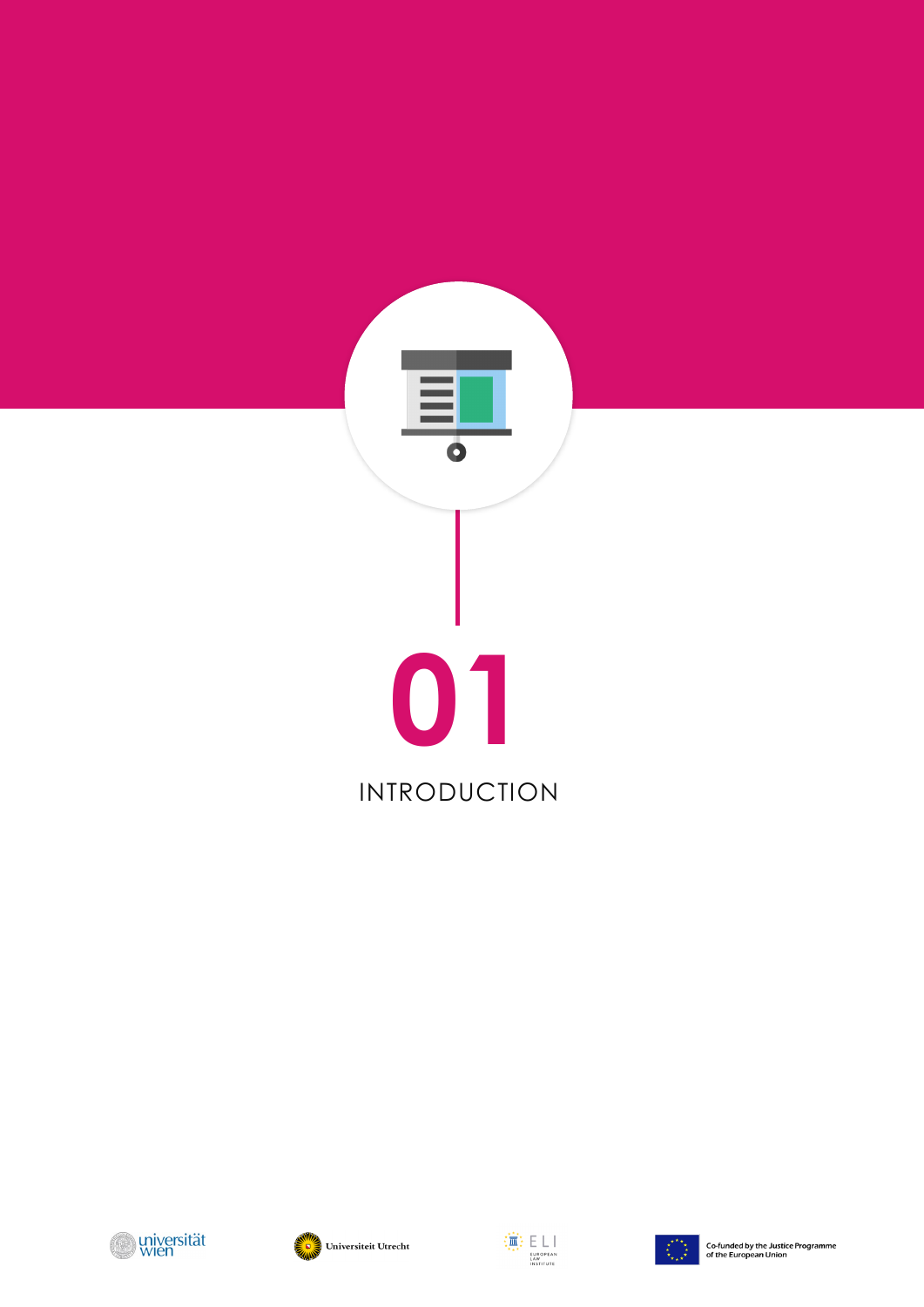



## **TOOLKIT FOR ADVISING EUROPEAN FAMILIES**

## **MARRIED COUPLES**

This template on the economic consequences of a marriage and its dissolution for EU cases, in particular cases with a foreign element, is intended to be a toolkit for **use by legal professionals only**. It needs to be checked with the relevant legal frameworks at the time an agreement is made, and tailored to the individual situation. Parties may discuss the options between them but they should never attempt to conclude an agreement without professional legal assistance.

As the choice of a particular law as well as further choices made under the applicable substantive law may favour the interests of one spouse while being less advantageous to the other spouse, parties should, well ahead of the day when they conclude the agreement, **seek independent legal advice**.

**Registration** of the agreement or **authentication** by a civil law notary is required by the law of many Member States, and it may be difficult to foresee where this agreement will ultimately be invoked. Parties may thus need to conclude this agreement before a **civil law notary** or to comply with other **formal requirements**.

Please note that special attention is required if the parties make any agreements on the issues dealt with in this document before the marriage is concluded as not all relevant EU and national legislation explicitly allows choice for future spouses.

The purpose of this toolkit is to inspire legal professionals who advise spouses or future spouses. Nothing in this document can relieve legal professionals of any of their obligations to fully scrutinise the facts of the case, the legal situation, and the options available to their clients, and the members of the Project Team on Empowering European Families (EEF), who have developed this toolkit on a not-for-profit basis, cannot assume any liability whatsoever for any damage that may result from the use of this toolkit or by reliance on the information contained therein. This toolkit is based on the law as it stands in 2018, unless otherwise indicated.

For more information, including on national law, visit: **[www.empoweringeuropeanfamilies.eu](http://www.empoweringeuropeanfamilies.eu/)**

 *This publication has been produced with the financial support of the Justice Programme of the European Union. The contents of this publication are the sole responsibility of the University of Vienna and Utrecht University and can in no way be taken to reflect the views of the European Commission.*







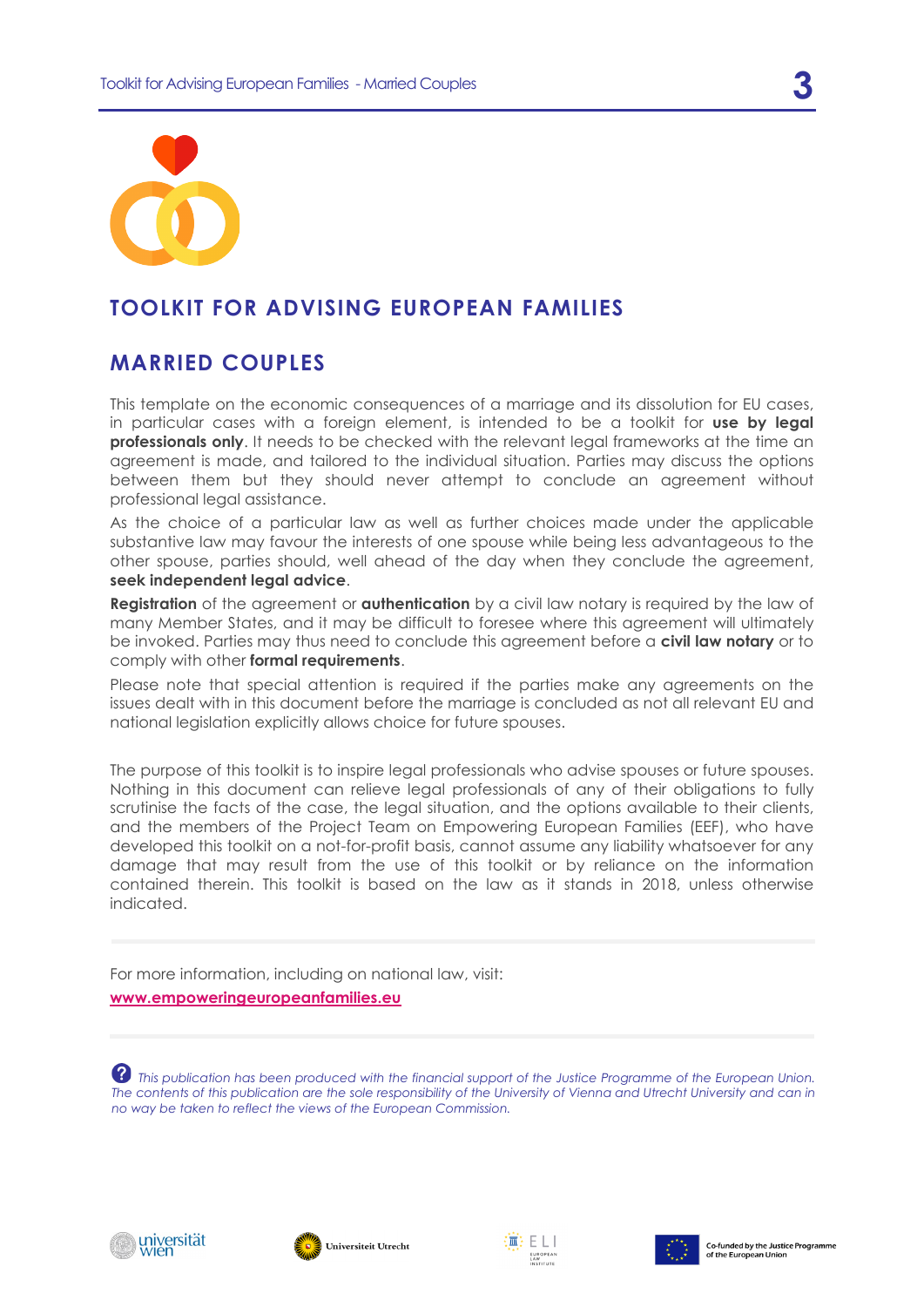

## OPTIONAL CHECKLIST FOR THE LEGAL ADVISERS







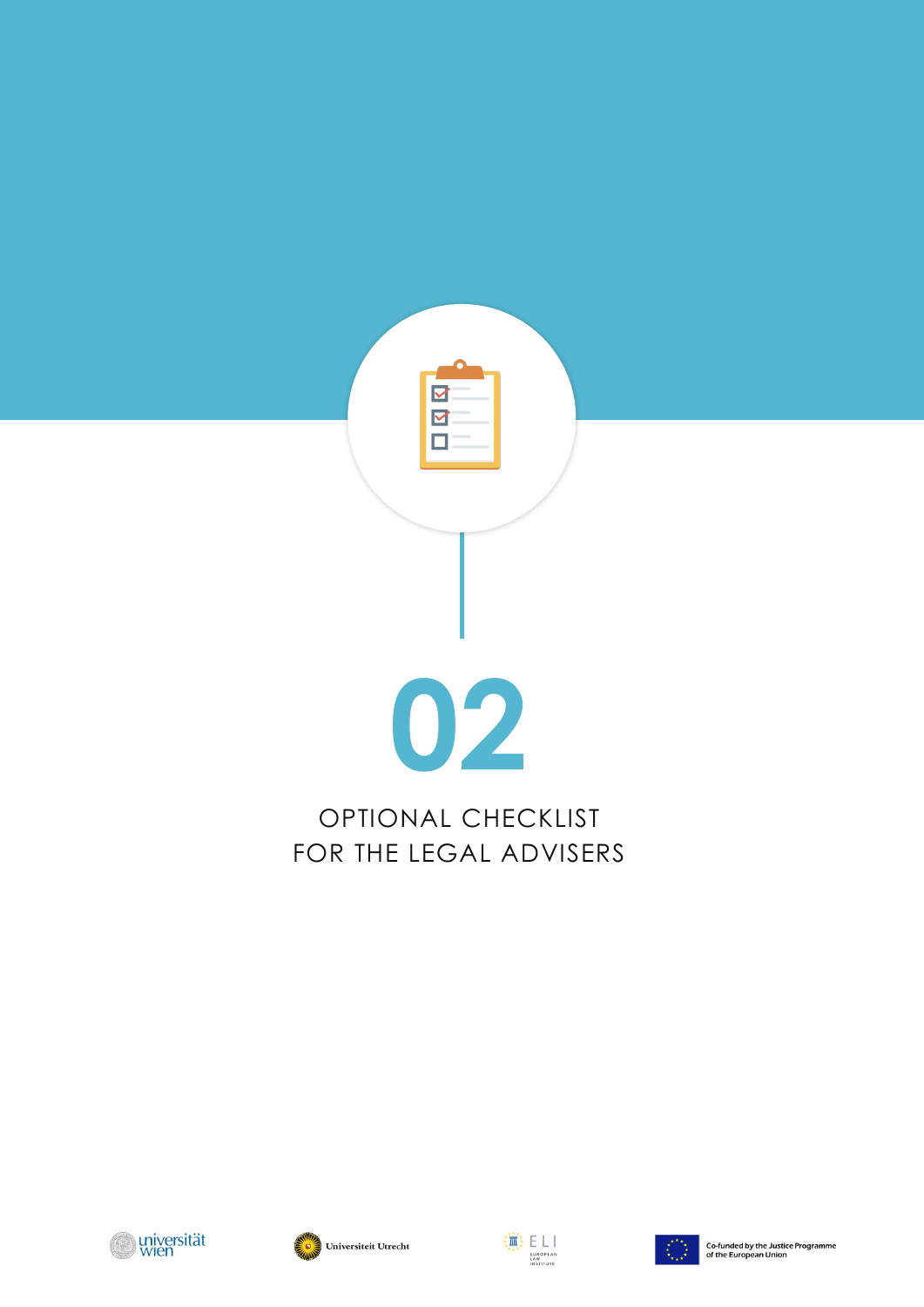## **A. OPTIONAL CHECKLIST FOR THE LEGAL ADVISERS (FOR 1ST NOTARY/ LAWYER)**

As legal adviser to:

*[insert name(s)]*

I have in particular, but not exhaustively, and as far as relevant in the individual case,

**(1)** discussed with my client(s) the laws that currently apply to their situation, and their legal consequences for each of the parties, including in the event of dissolution (by divorce, death etc.) of the marriage, as well as tax implications (e.g. inheritance tax). I have also discussed likely changes in their situation (e.g. children, employment abroad, future gift to or inheritance by one of the spouses) and their impact in legal terms;

**(2)** explained to my client(s) the choices they have in terms of applicable law, of substantive law, and of the competent court, and the legal consequences for each of the parties. My explanations have included potential implications in the event of dissolution (by divorce, death etc.) of the marriage, as well as tax implications (e.g. inheritance tax, or tax obligations that may arise where a change in the applicable law leads to transfer of ownership);

**(3)** explained to my client(s) the limits of any choice, such as concerning particular issues (e.g. pension rights) or in territorial terms (e.g. EU States not fully participating in EU legal regimes, links with non-EU States, or the impact of bilateral or multilateral treaties);

**(4)** explained, where applicable, to my client(s) any particular limits concerning same-sex marriages or marriages involving trans\* or inter\* persons, and have discussed with them alternative options to achieve the desired effects;

**(5)** made my client(s) aware that, when dealing with third parties (e.g. when selling or buying property), their choice of the law applicable to property relations, or their choice of a particular property regime, or particular restrictions agreed upon, may not take effect vis-à-vis the third parties, in particular where these third parties were unaware of these choices;

**(6)** made my client(s) aware that the court seised with a dispute may disregard their choice if, under the conflict-of-laws rules of that jurisdiction, the law applicable is not subject to the parties' designation, and that the court may apply overriding mandatory provisions of a different law;







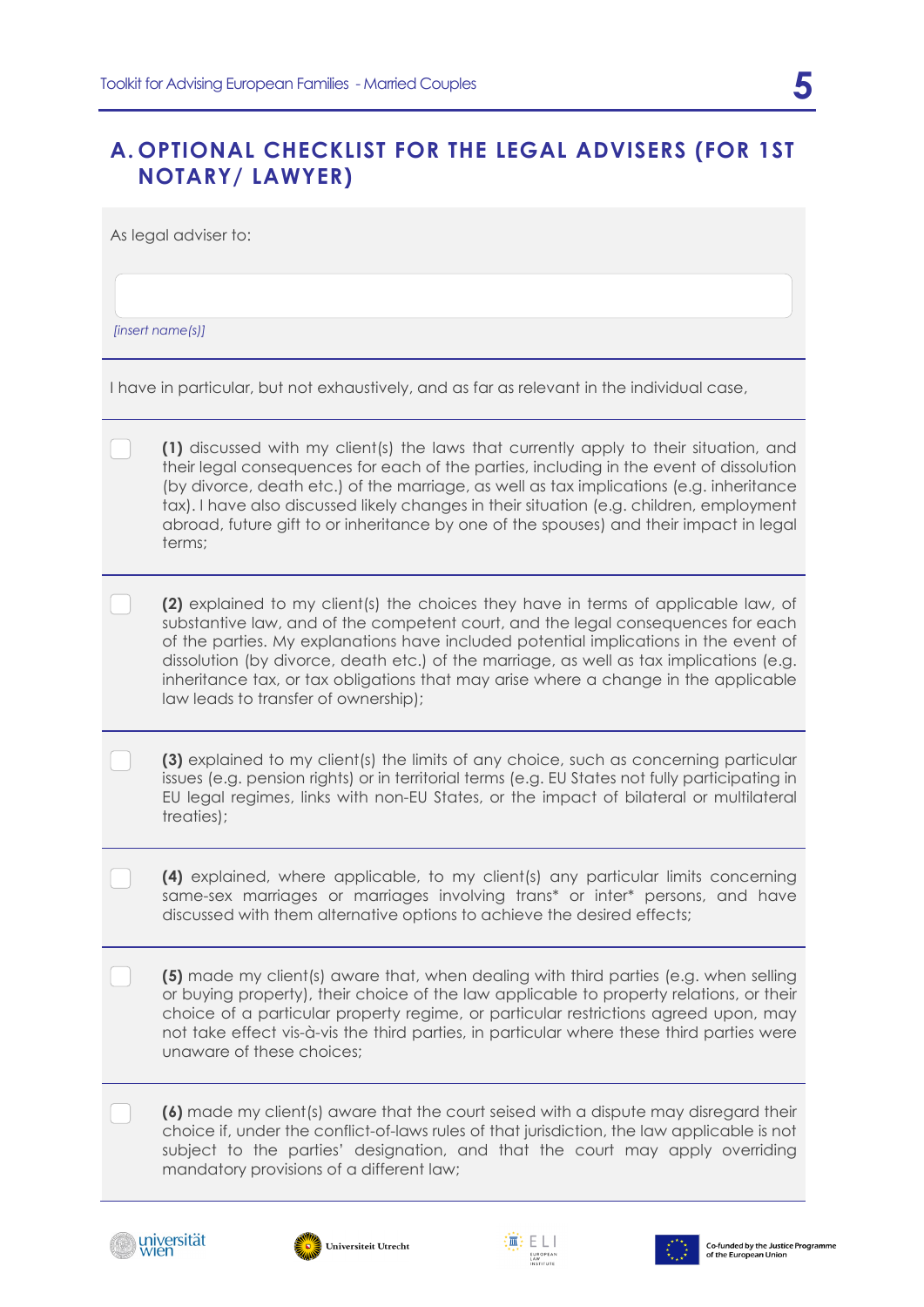**(7)** made my client(s) aware of the fact that there is currently no option under the EU jurisdiction rules to choose the court that will deal with their divorce, legal separation or marriage annulment;

**(8)** made my client(s) aware of the fact that they should always, before going to court, consider options of out-of-court dispute resolution, in particular family mediation, and that they might wish to conclude a separate mediation agreement;

**(9)** explained to my client(s) any applicable formal requirements in relation to this Agreement and made sure they understand how to comply;

**(10)** made my client(s), in particular in the case of a same-sex marriage, aware that it is advisable to each make a will if they wish to benefit their spouse. This is to avoid a situation where the court and/or the applicable law does not recognise their relationship with regard to intestate succession and/or with regard to the distribution of matrimonial property upon death;

**(11)** made my client(s), in particular in the case of a same-sex marriage, aware that it is advisable to give mutual mandates concerning healthcare and end-of-life decisions, and other decisions in cases of incapacity and/or emergency under the applicable national legislation;

**(12)** made my client(s) aware that if they own or purchase particular types of property, e.g. immovable property, vessels or companies, in the country where that property is located, irrespective of the parties' choice of law concerning matrimonial property, another law may be applied. It may therefore be in their interests to try to achieve the desired outcomes in different ways, e.g. by means of company law, the law of property or of contractual obligations.







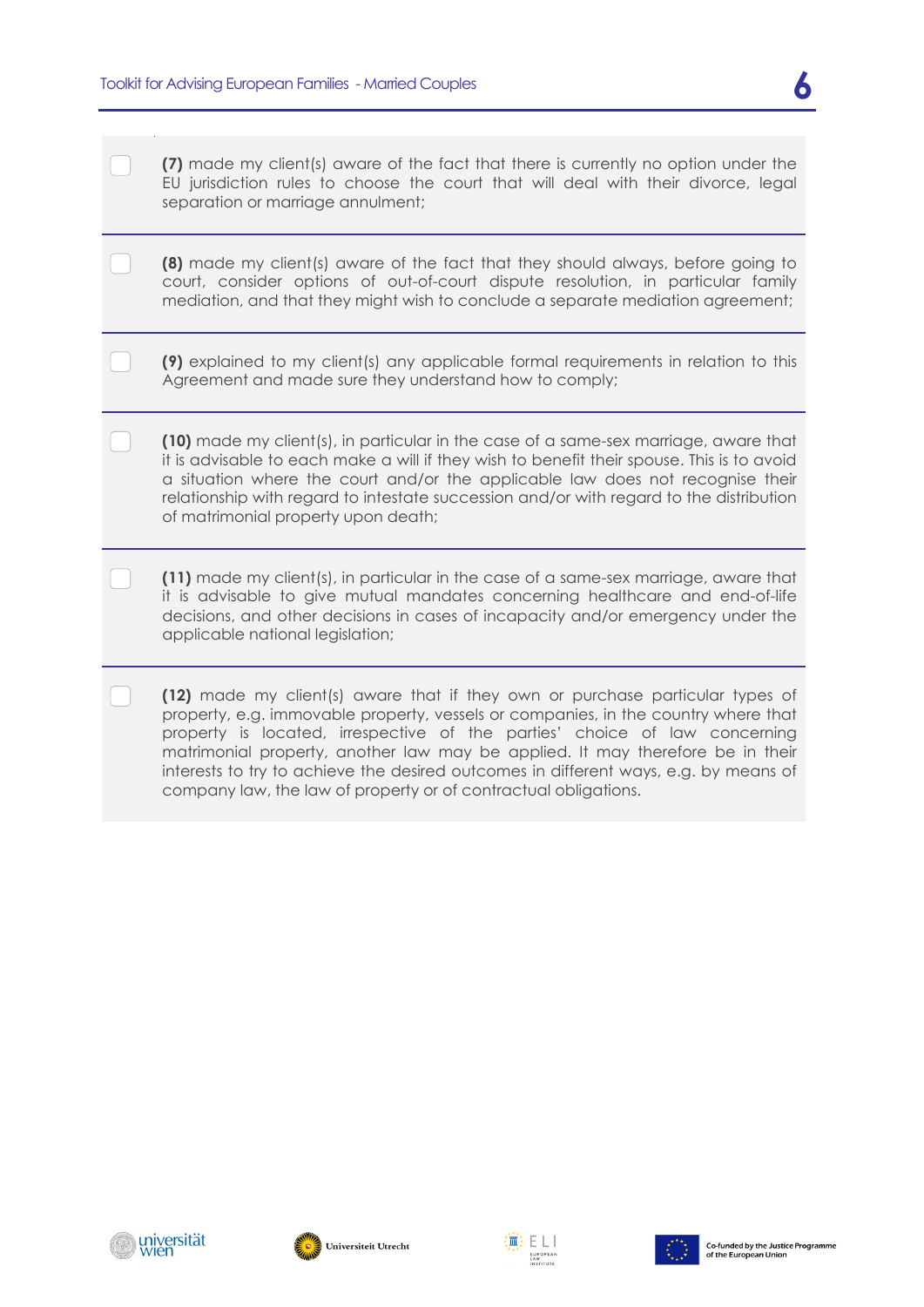## **B. OPTIONAL CHECKLIST FOR THE LEGAL ADVISERS (FOR 2ND NOTARY/LAWYER)**

As legal adviser to:

*[insert name(s)]*

I have in particular, but not exhaustively, and as far as relevant in the individual case,

**(1)** discussed with my client(s) the laws that currently apply to their situation, and their legal consequences for each of the parties, including in the event of dissolution (by divorce, death etc.) of the marriage, as well as tax implications (e.g. inheritance tax). I have also discussed likely changes in their situation (e.g. children, employment abroad, future gift to or inheritance by one of the spouses) and their impact in legal terms;

**(2)** explained to my client(s) the choices they have in terms of applicable law, of substantive law, and of the competent court, and the legal consequences for each of the parties. My explanations have included potential implications in the event of dissolution (by divorce, death etc.) of the marriage, as well as tax implications (e.g. inheritance tax, or tax obligations that may arise where a change in the applicable law leads to transfer of ownership);

**(3)** explained to my client(s) the limits of any choice, such as concerning particular issues (e.g. pension rights) or in territorial terms (e.g. EU States not fully participating in EU legal regimes, links with non-EU States, or the impact of bilateral or multilateral treaties);

**(4)** explained, where applicable, to my client(s) any particular limits concerning same-sex marriages or marriages involving trans\* or inter\* persons, and have discussed with them alternative options to achieve the desired effects;

**(5)** made my client(s) aware that, when dealing with third parties (e.g. when selling or buying property), their choice of the law applicable to property relations, or their choice of a particular property regime, or particular restrictions agreed upon, may not take effect vis-à-vis the third parties, in particular where these third parties were unaware of these choices;

**(6)** made my client(s) aware that the court seised with a dispute may disregard their choice if, under the conflict-of-laws rules of that jurisdiction, the law applicable is not subject to the parties' designation, and that the court may apply overriding mandatory provisions of a different law;







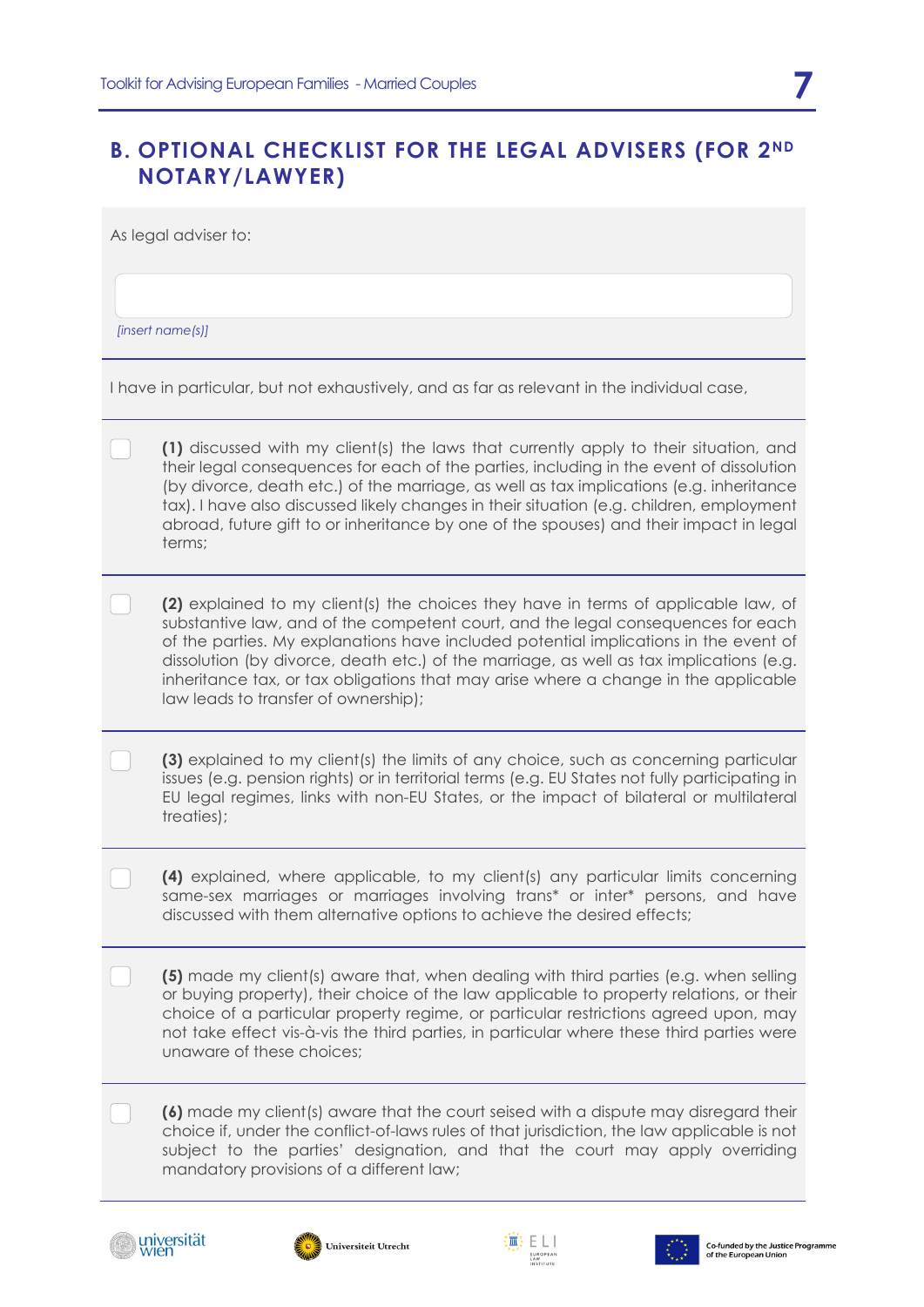**(7)** made my client(s) aware of the fact that there is currently no option under the EU jurisdiction rules to choose the court that will deal with their divorce, legal separation or marriage annulment;

|  |  |  |  |  | <b>(8)</b> made my client(s) aware of the fact that they should always, before going to |  |
|--|--|--|--|--|-----------------------------------------------------------------------------------------|--|
|  |  |  |  |  | court, consider options of out-of-court dispute resolution, in particular family        |  |
|  |  |  |  |  | mediation, and that they might wish to conclude a separate mediation agreement;         |  |

**(9)** explained to my client(s) any applicable formal requirements in relation to this Agreement and made sure they understand how to comply;

**(10)** made my client(s), in particular in the case of a same-sex marriage, aware that it is advisable to each make a will if they wish to benefit their spouse. This is to avoid a situation where the court and/or the applicable law does not recognise their relationship with regard to intestate succession and/or with regard to the distribution of matrimonial property upon death;

**(11)** made my client(s), in particular in the case of a same-sex marriage, aware that it is advisable to give mutual mandates concerning healthcare and end-of-life decisions, and other decisions in cases of incapacity and/or emergency under the applicable national legislation;

**(12)** made my client(s) aware that if they own or purchase particular types of property, e.g. immovable property, vessels or companies, in the country where that property is located, irrespective of the parties' choice of law concerning matrimonial property, another law may be applied. It may therefore be in their interests to try to achieve the desired outcomes in different ways, e.g. by means of company law, the law of property or of contractual obligations.







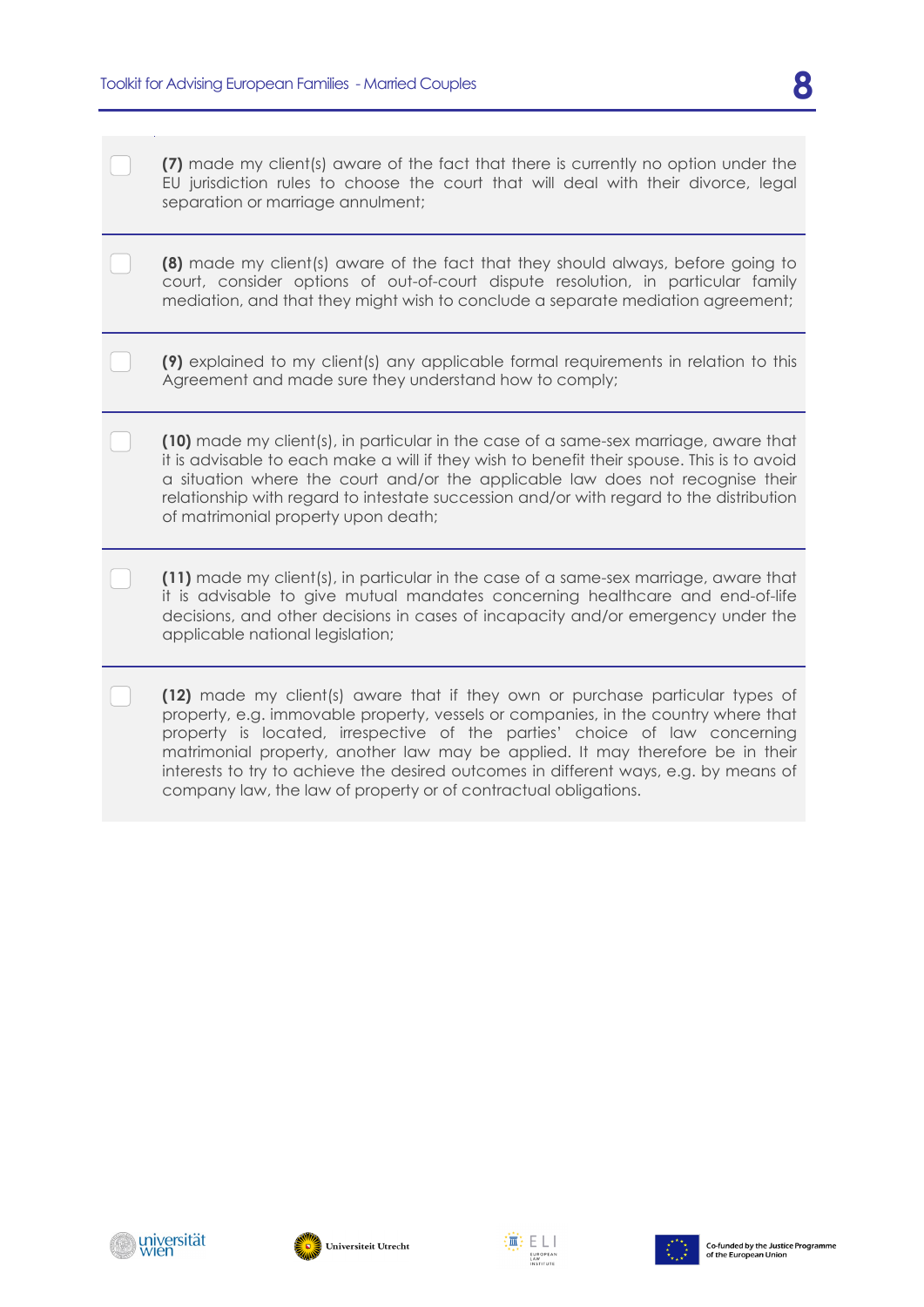

## DRAFT AGREEMENT FOR MARRIED COUPLES WITHIN THE EU







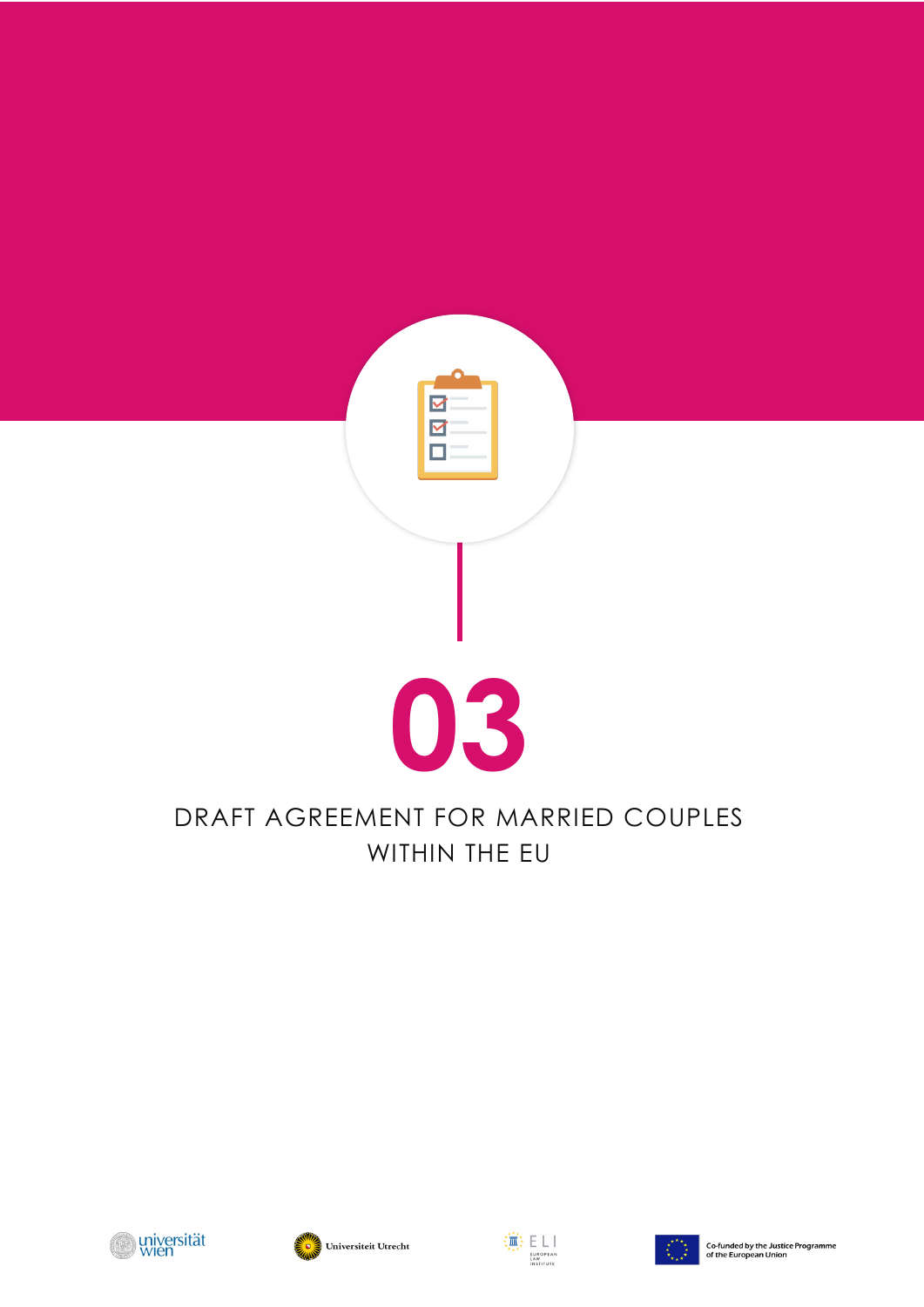## **DRAFT AGREEMENT FOR MARRIED COUPLES WITHIN THE EU**

| <b>Between:</b>                                   |          |                         |                            |
|---------------------------------------------------|----------|-------------------------|----------------------------|
| Name:                                             |          |                         | [name of spouse]           |
| Born:                                             |          |                         | [date]                     |
| In:                                               |          |                         | [place]                    |
| Sex:                                              | Male     | Female                  | Not disclosed <sup>1</sup> |
| Nationality: <sup>2</sup>                         |          |                         |                            |
| Current habitual residence: <sup>3</sup>          |          |                         |                            |
| Refugee status:4                                  | No       | Yes, status as follows: |                            |
| Identity number and type <sup>5</sup> (optional): |          |                         |                            |
| And:                                              |          |                         |                            |
| Name:                                             |          |                         | [name of spouse]           |
| Born:                                             |          |                         | [date]                     |
| In:                                               |          |                         | [place]                    |
| Sex:                                              | Male     | Female                  | Not disclosed              |
| Nationality:                                      |          |                         |                            |
| Current habitual residence:                       |          |                         |                            |
| Refugee status:                                   | $\rm No$ | Yes, status as follows: |                            |
| Identity number and type (optional):              |          |                         |                            |







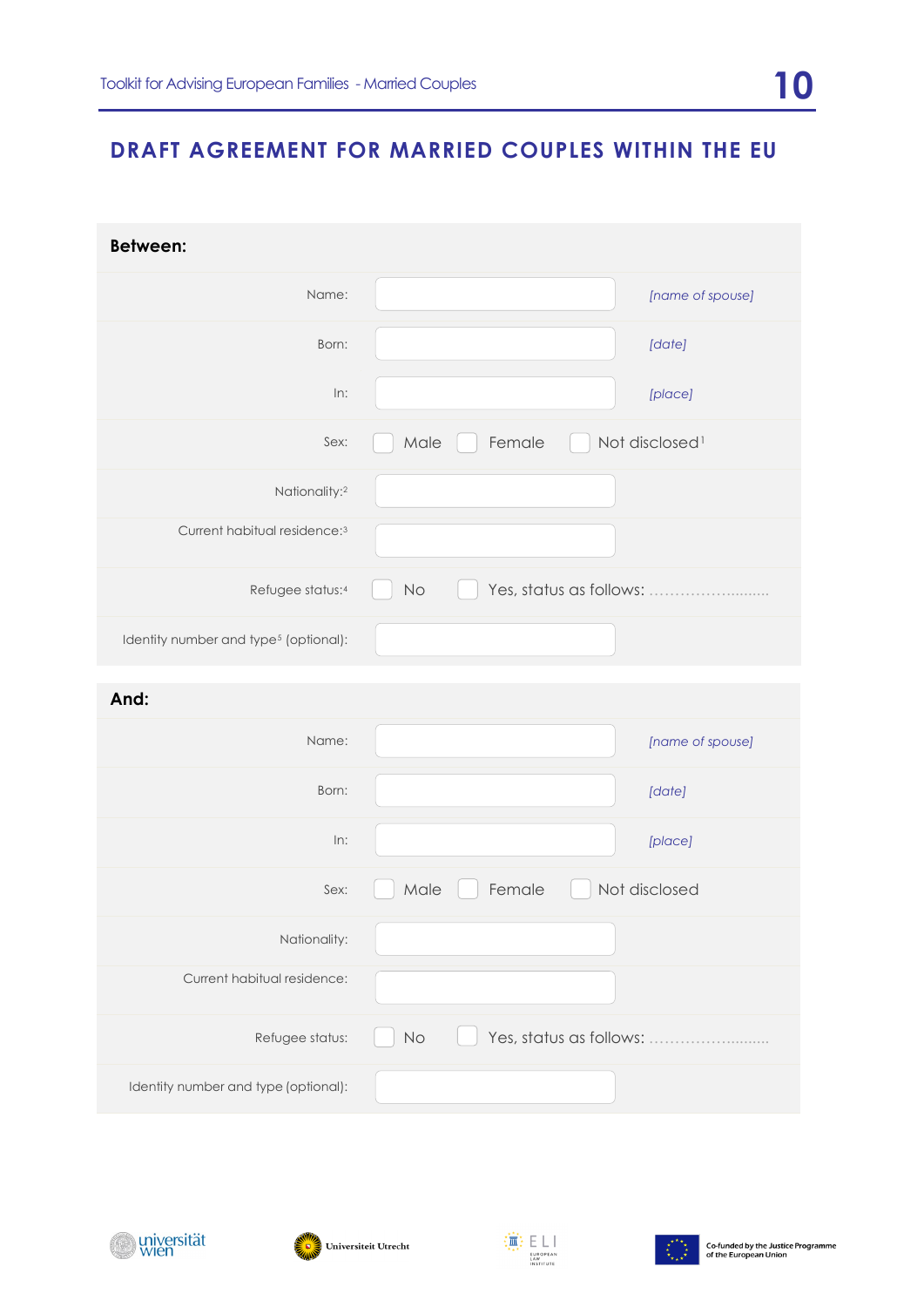| Who have entered, or will enter, <sup>6</sup> into a marriage |  |                                               |  |  |  |  |
|---------------------------------------------------------------|--|-----------------------------------------------|--|--|--|--|
| On:                                                           |  | [date]                                        |  |  |  |  |
| In:                                                           |  | [place]                                       |  |  |  |  |
| Registered in:                                                |  | [specification of<br>register, if applicable] |  |  |  |  |
| Registration number:                                          |  | [if applicable]                               |  |  |  |  |
|                                                               |  |                                               |  |  |  |  |

| The parties hereby declare that<br>? Please tick, specify, and attach as applicable and relevant.                       |
|-------------------------------------------------------------------------------------------------------------------------|
| at the time this Agreement is concluded, they have the property, assets and debts<br>in countries as specified in Annex |
| the following agreements relating to the marriage exist and have been attached<br>in copy: $7$                          |
|                                                                                                                         |
| [details such as no. of annex, type of agreement, date of agreement, registration number]                               |





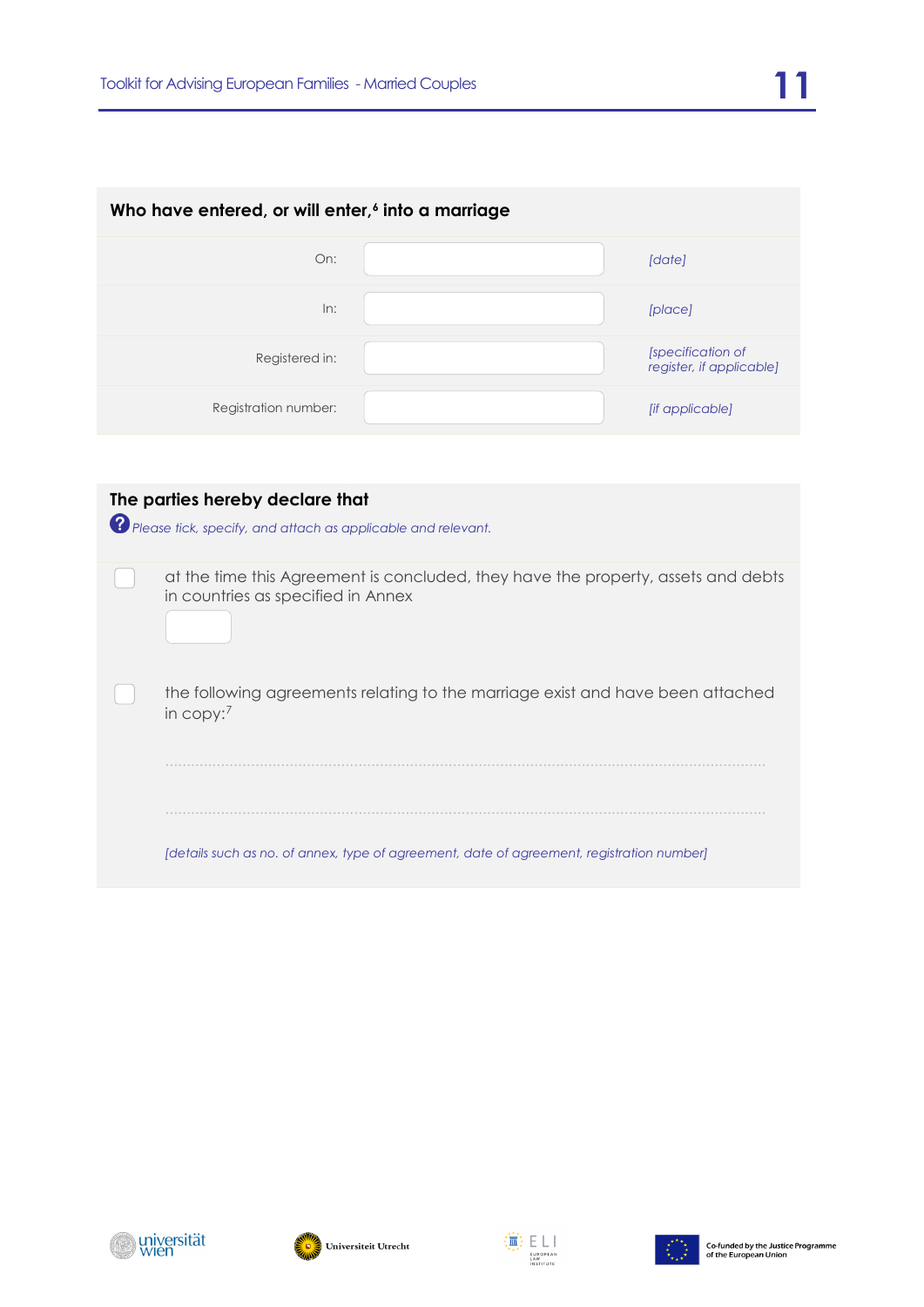## **PREAMBLE**

The parties have drawn up the present Agreement regarding the economic consequences $8$ of their marriage and the dissolution thereof, and more specifically:

- $\blacksquare$  the applicable law  $(l.);$
- substantive law issues of property relations, pension rights, maintenance, and family home (II. to V.);
- **dispute resolution and the competent courts<sup>[9](#page-19-8)</sup> (VI.); and**
- <span id="page-11-1"></span>**final provisions (VII.).**

All issues that have not been addressed in this Agreement, including issues of interpretation and implementation of the choices made, shall be governed by the rules of the otherwise applicable law,<sup>[10](#page-20-0)</sup> failing such rules by considerations of equity and fairness, respecting to the utmost extent possible the preferences which the parties have expressed in this Agreement.

<span id="page-11-0"></span>The parties are aware that their choices expressed in this document may not be (fully) recognised by the courts of a number of EU Member States, and that they may not be effective vis-à-vis third parties.[11](#page-20-1) In this situation, the parties wish their Agreement to remain in place as far as possible and to be interpreted in a more flexible manner in order to give maximum effect to their joint preferences.

The parties are equally aware that their choices affect the way property is dealt with upon the death of one of them, but only insofar as provided for by the law of matrimonial property or other rules addressed in this document. In contrast, **this Agreement does not affect the law of succession**, as this would require separate dispositions of property upon death.<sup>[12](#page-20-2)</sup>







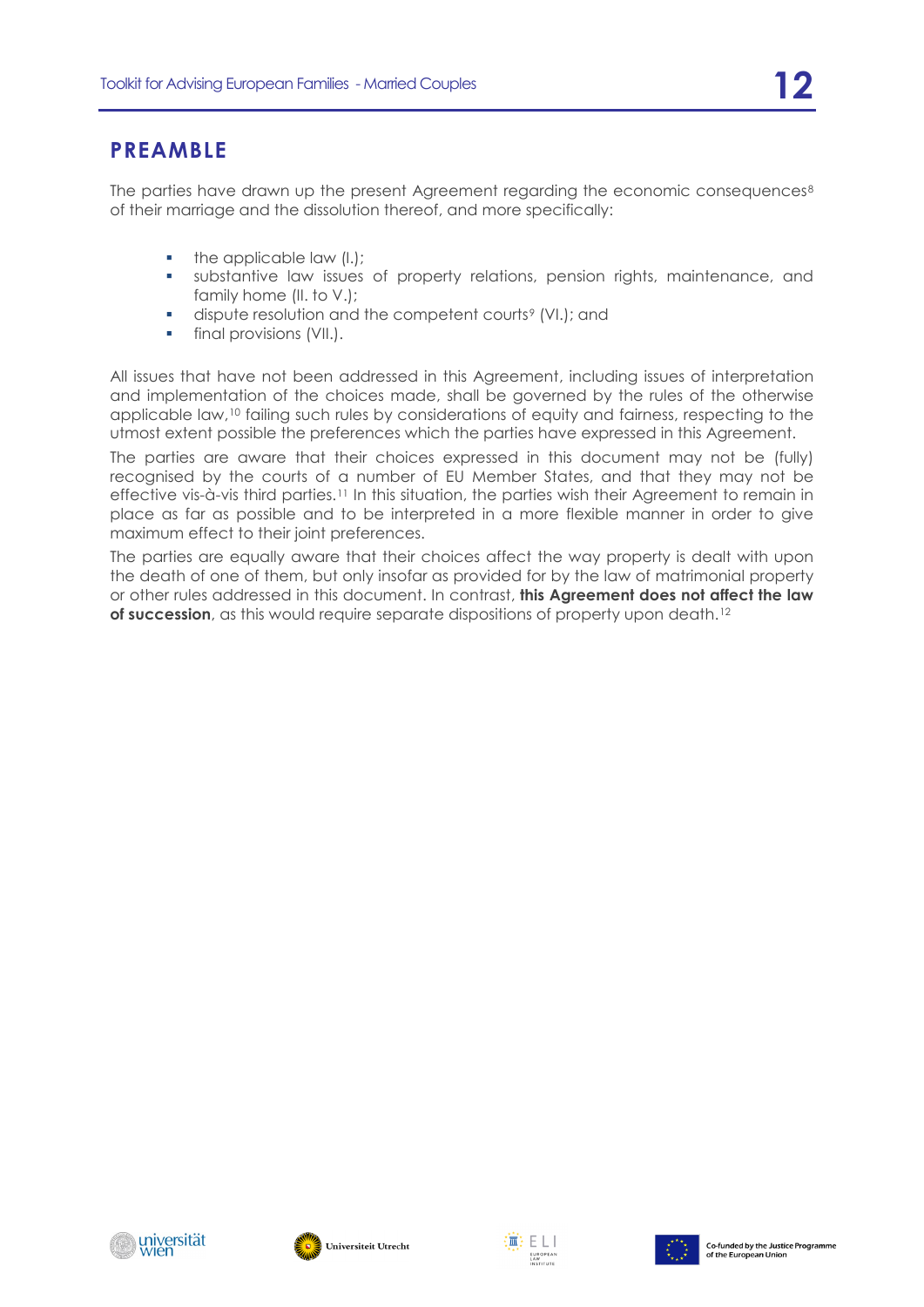## **I. LAW APPLICABLE TO IMPORTANT LEGAL MATTERS RELATING TO THE MARRIAGE<sup>[13](#page-20-3)</sup>**

**(i)** The parties designate as the law<sup>[14](#page-20-4)</sup> applicable to their property relations,<sup>[15](#page-20-5)</sup> maintenance,[16](#page-21-0) and any other economic consequences[17](#page-21-1) of their marriage or its dissolution, including pension rights[18](#page-21-2) the law of:

<span id="page-12-0"></span>*[chosen country/territorial jurisdiction]*

as far as the law applicable is subject to their choice.

This law shall also apply to the divorce or legal separation.[19](#page-21-3)

*If you do not tick the box the chosen country must be the State of the habitual residence or nationality (refugees, stateless: habitual residence) of one of the spouses. The choice would be recognised by the courts of AT, BE, BG, CY, CZ, DE, EE, ES, FI, FR, GR, HR, IT, LU, LT, MT, NL, PL, PT, RO, SCO, SE, SI and possibly the courts of further States.*

*If you tick the box concerning divorce and legal separation the chosen country must be the State of the spouses' common habitual residence, or last common habitual residence where one of them still resides, or of the nationality (refugees, stateless: habitual residence) of one of the spouses. The choice would be recognised by the courts of AT, BE, BG, DE, EE, ES, FR, GR, IT, LU, MT, PT, RO, SI and possibly the courts of further States.*

*Avoid in any case choosing a country whose law does not recognise the marriage.*

**(ii)** To the extent that the court seised fails to give effect to their designation of the applicable law, the parties wish their choices made under II. to V. to be understood in the way they would have been understood under the designated law, and they agree, as far as this would be recognised by the court seised, on rights and obligations equivalent to the rights and obligations they would have had if the designated law had been applied.[20](#page-22-0)



 $\begin{bmatrix} 1 & 1 \end{bmatrix}$ 





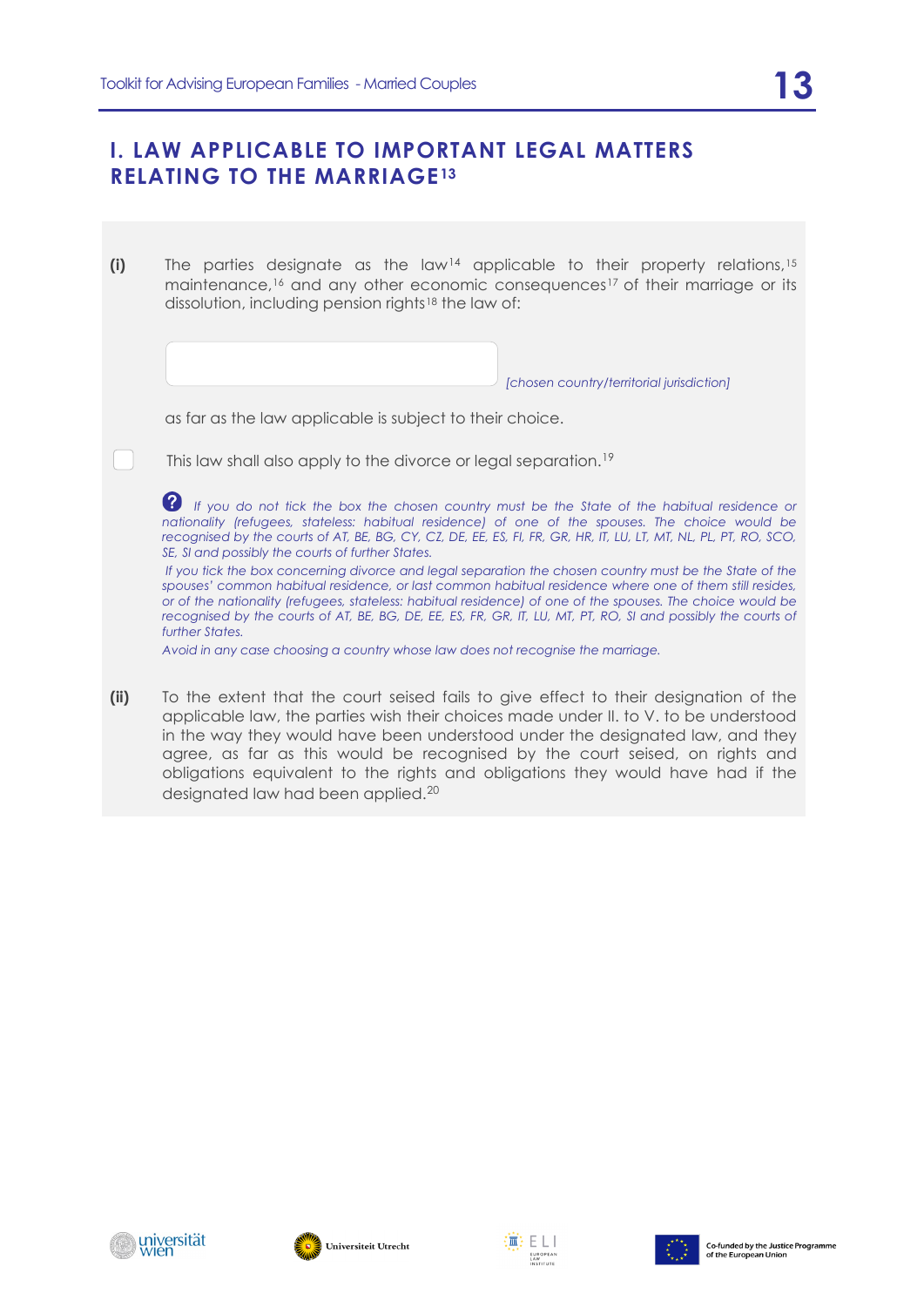#### **1. GENERAL CHOICE OF REGIME**

The parties agree on the following general regime for their property relations,<sup>[21](#page-22-1)</sup> in the specific form which this regime has in the law designated under point I:

 *Tick only one of the boxes below. Make sure the option selected is permitted by the law chosen under point I.*

#### **Community of property**

Property acquired by either spouse will, in principle, become property of both, and both spouses may have to pay for particular debts regardless of who incurred them. In case of dissolution of the regime, this community property will be split up between the spouses or between the surviving spouse and the other spouse's estate.

 *Default statutory regime under the law of: BE, BG, CZ, EE, ES (except Balearic Islands, Catalonia), FR, HR, HU, IT, LT, LU, LV, MT, NL, PL, PT, RO, SI, SK. Available under the law of: AT, DE, EL. By virtue of freedom to*  contract also accepted under the law of Scotland, but note the absence of a statutory background *regime.*

 **Including only property acquired during the marriage**

Also including pre-marital property

#### **Deferred community of property**

During the marriage, all property is owned by the spouse(s) who acquired it, and all debts have to be paid by the spouse(s) who incurred them. However, upon death or divorce, the net value of existing property of either spouse will normally be split up between the spouses or between the surviving spouse and the other spouse's estate.

 *Statutory regime under the law of: DK, FI, SE. Available under the law of AT, CZ, SK.* 

 **Including only property acquired during the marriage**

Also including pre-marital property







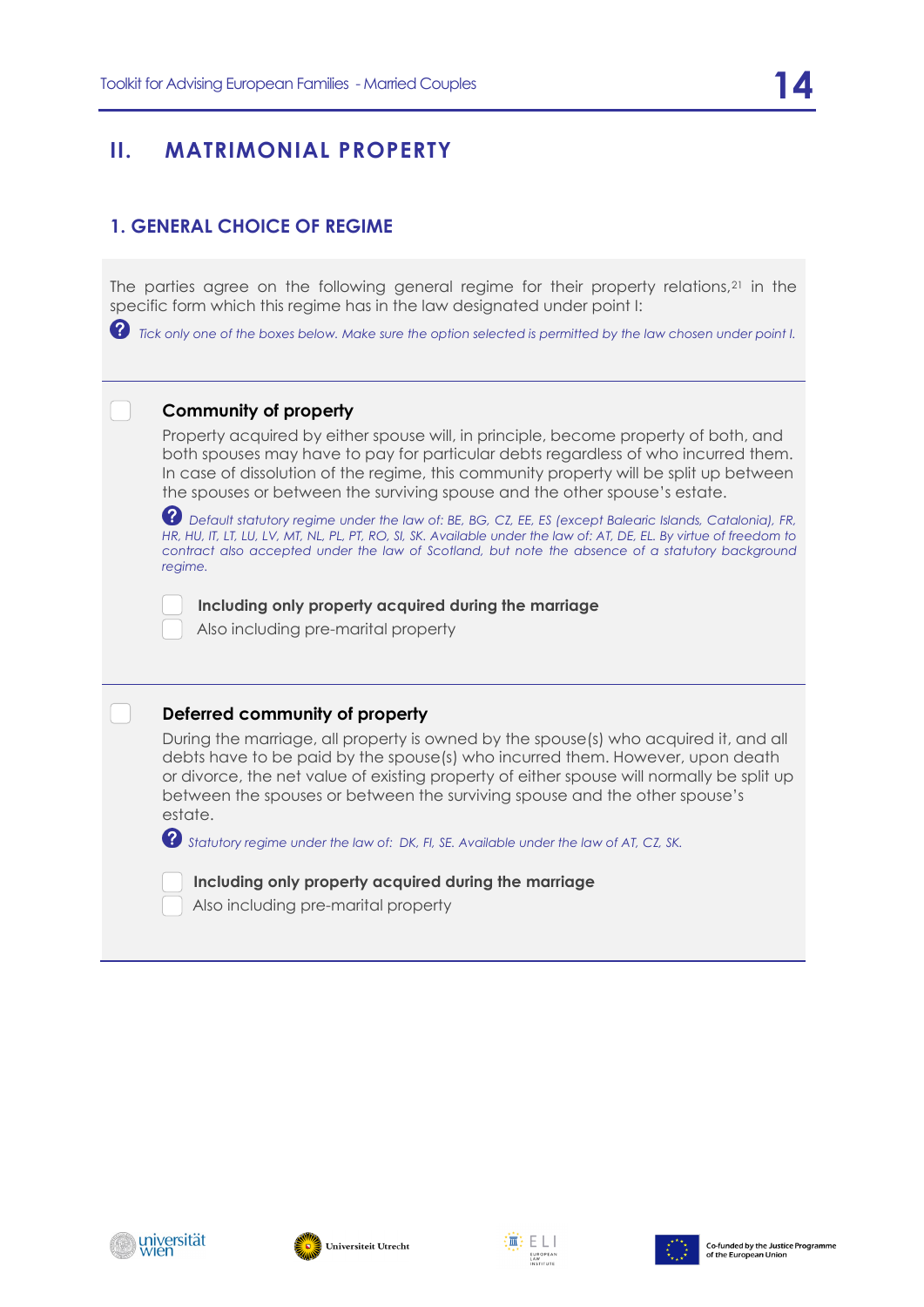#### **Participation in accrued gains**

All property is owned by the spouse(s) who acquired it, and all debts have to be paid by the spouse(s) who incurred them. Upon dissolution of the regime, the net gain made by each spouse during the marriage will be calculated, and the spouse with the higher gain has to pay a certain percentage of the difference to the other. The applicable law may provide fixed, flexible or simplified, e.g. lump sum, solutions, in particular in the case of dissolution by death.

*Default statutory regime under the law of: CY, DE, EL. Available under the law of: EE, ES (state law, Catalonia), FR, HU, LU, MT, NL, PL, PT, RO. By virtue of freedom to contract also accepted under the law of AT, BE, BG, Scotland, but note the absence of a statutory background regime.*

#### **Equitable redistribution of property upon divorce**

During the marriage, all property is owned by the spouse(s) who acquired it, and all debts have to be paid by the spouse(s) who incurred them. However, upon divorce, the spouses' property, including debts, will be redistributed according to what is equitable and just, taking into account criteria such as the spouses' needs and those of children, compensation of relationship-generated disadvantages, the principle of sharing, and contributions made.

*Default statutory rules under the law of: AT, IE, England & Wales, Scotland.* 

 **Including only property acquired during the marriage**

Also including pre-marital property

#### **Pure separation of property**

Property and debts of each spouse remain entirely unaffected by the marriage. In case of divorce and/or death no property or debts will be shared, nor any value equalised.

 $\,$  Default statutory regime under the law of: Balearic Islands, Catalonia (but with limited compensation *for household work). Available or achievable by way of agreement under the law of: AT, BE, BG, CY, CZ, DE, DK, EE, EL, ES, FI, FR, HR, HU, IT, LT, LU, LV, MT, NL, PL, PT, RO, SE, SK.* 

*Note that full exclusion of any kind of sharing, in particular when combined with further exclusions under III. to V., is particularly prone to be set aside by a court.* 

...............................................................................................................................................

**Other:** 







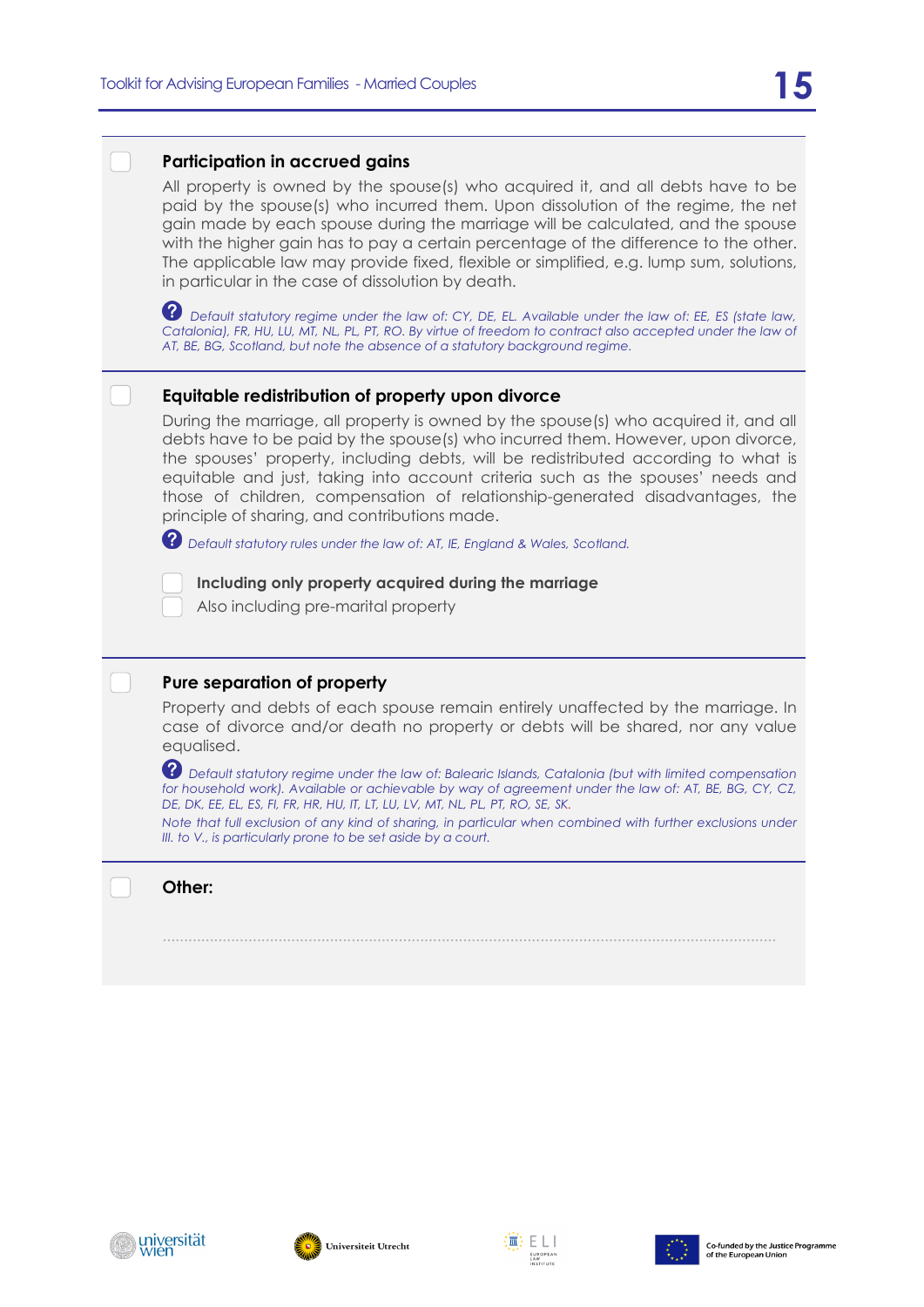#### **2. EXCLUSIONS AND INCLUSIONS**

**a. I** The parties leave the issues addressed below entirely to statutory<sup>[22](#page-22-2)</sup> rules of the designated law subject to any derogations or additions under 4.

 *Either tick the box above and skip point b., or tick the box at point b. and make further choices as indicated.*

| b. | parties agree to exclude, from any community/calculation<br><b>The</b><br>of<br>value/redistribution agreed to under point 1, the following property ('excluded<br>property'), as well as rights or debts related to excluded property. Any assets<br>received in exchange of excluded property, e.g. proceeds of a sale, shall also be<br>excluded (substitution):                                                                                                     |
|----|-------------------------------------------------------------------------------------------------------------------------------------------------------------------------------------------------------------------------------------------------------------------------------------------------------------------------------------------------------------------------------------------------------------------------------------------------------------------------|
|    | 2<br>The list is exhaustive, i.e. where a box has not been ticked this shall mean the parties want the relevant<br>property to be included even where this property would be excluded by default rules under the designated<br>law. However, the designated law still decides about issues of, e.g., how to interpret a particular item or<br>any other details not explicitly dealt with below. Always make sure choices are allowed by the applicable<br>$I$ aw. $23$ |
|    | Any choice parties have made under point 1 as to the general exclusion of pre-marital property remains in<br>any case in place, and if pre-marital property is excluded the principles of substitution and fair<br>reimbursement shall apply.                                                                                                                                                                                                                           |
|    | property received as a gift<br>inherited property<br>personal belongings<br>damages for personal injury<br>recognition for personal achievement (e.g. prizes) and consequences<br>of personal misconduct (e.g. fines)<br>gains and losses from lottery or gambling<br>profession-related property<br>company shares and property held in a business (unless mere investment)<br>real property                                                                           |
|    | Pension rights shall exclusively be dealt with as agreed below under III.<br>The parties agree that, where excluded property has been used for the benefit of<br>non-excluded property, or vice versa, or one spouse's excluded property has been<br>used for the benefit of the other spouse's excluded property, the spouse significantly                                                                                                                             |

benefitting from this upon the dissolution of the regime shall pay fair reimbursement.







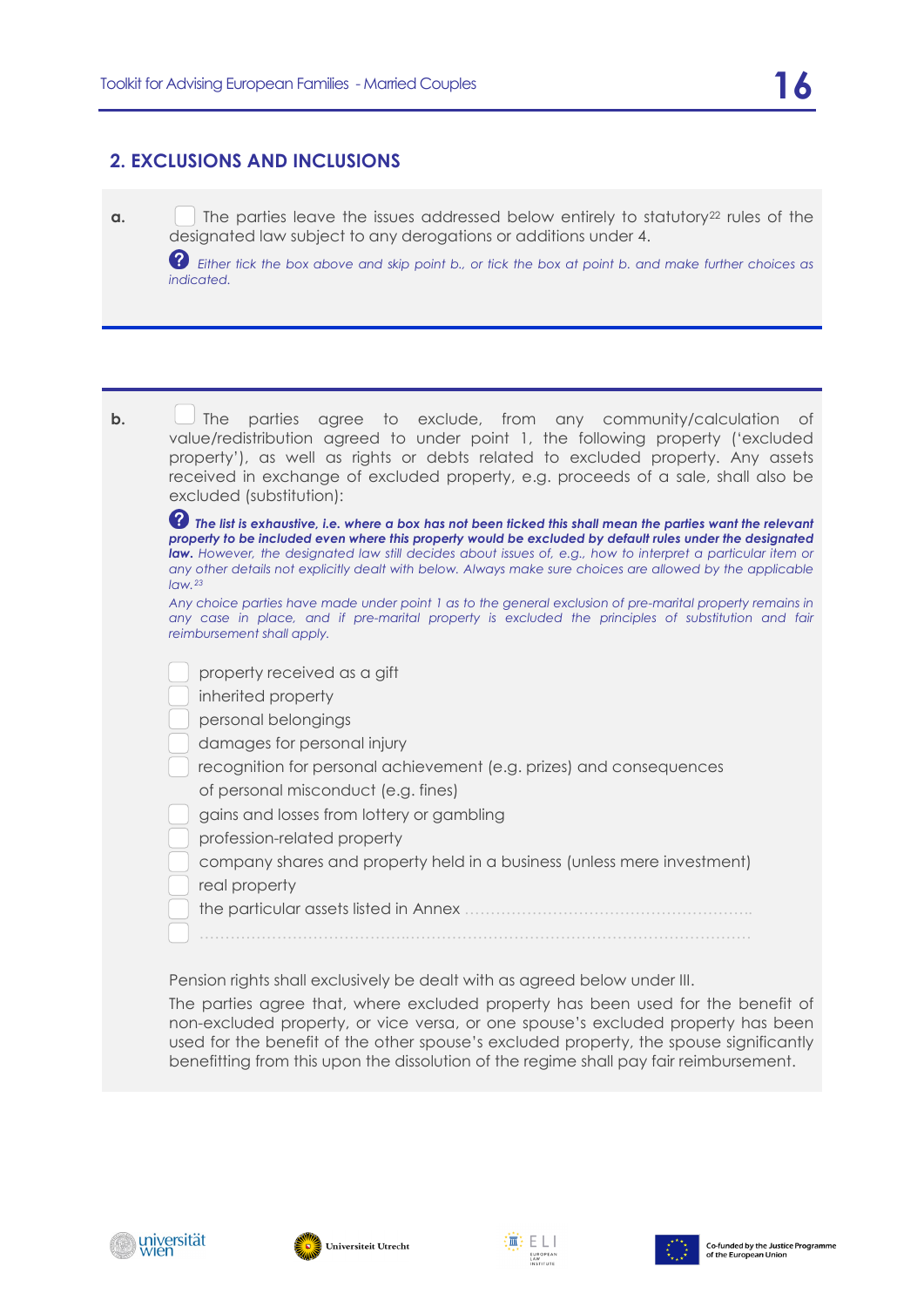#### **3. RESTRICTIONS TO DISPOSITION OF PROPERTY**

**a.**  $\Box$  The parties leave the issues addressed below entirely to statutory rules of the designated law subject to any derogations or additions under 4.

 *Either tick the box above and skip point b., or tick the box at point b. and make further choices as indicated.*

| $\mathbf b$ . | The parties agree that transactions concerning the following property require the<br>other's consent irrespective of who owns the property: <sup>24</sup>                                                                                       |
|---------------|-------------------------------------------------------------------------------------------------------------------------------------------------------------------------------------------------------------------------------------------------|
|               | Ø<br>Tick as many of the following boxes as the parties deem appropriate. This is without prejudice to any<br>further restrictions concerning transactions under the applicable law(s), including provisions on the<br>dissipation of property. |
|               | family home<br>household objects<br>real property<br>unusual gifts<br>transactions with a value over                                                                                                                                            |
|               | The parties wish any violation of this clause to have the most far-reaching effect<br>foreseen by the applicable law(s), but at the very least to give rise to a claim for<br>damages.                                                          |

#### **4. SPECIAL AGREEMENTS**

In derogation of/addition to the statutory provisions of the applicable law, the parties agree on the following special rules concerning the issues addressed under 1 to 3 above, and in particular concerning the dissolution/liquidation of the regime:[25](#page-22-5)

............................................................................................................................................................... ............................................................................................................................................................... ...............................................................................................................................................................  *Make sure choices are allowed by the applicable law.*







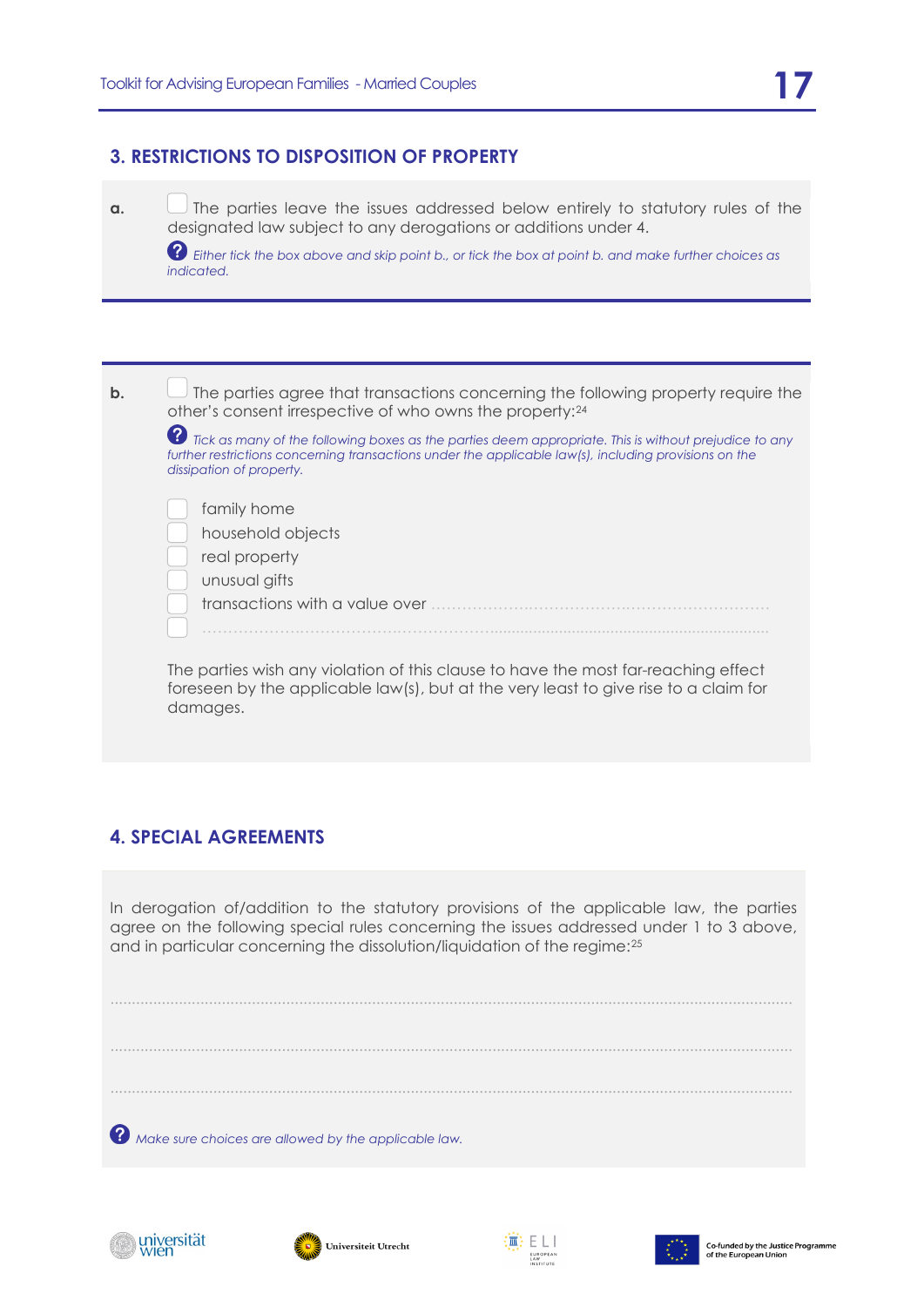## **III. PENSION RIGHTS**

#### **1. GENERAL CHOICES**

**a.** The parties leave the issues addressed below entirely to statutory rules of the applicable  $\text{law}(s)$ <sup>[26](#page-22-6)</sup> subject to any derogations or additions under 2. Where the applicable law differs from the law designated under point I (i) the parties agree to exercise any options afforded to them, or to refrain from exercising such options, in a way that brings the results as closely as possible to the hypothetical results under the law designated under point I (i).[27](#page-22-7)

*Either tick the box above and skip point b., or tick the box at point b. and make further choices as indicated.*

**b.** The parties agree to treat pension rights of any kind,<sup>[28](#page-23-0)</sup> including insurance products that may serve the function of retirement or disability pension, in case of divorce, as follows:

**(i)** Where pension rights are, under the applicable law, subject to a special statutory mechanism of splitting/sharing/participation,[29](#page-23-1) including by court order, that mechanism takes precedence.

However, as far as this is possible, the parties agree to opt out for:

Public pension schemes

Occupational pension schemes

Private pension schemes

……….................……………………………………………………….

 $\bullet$  Tick a box only where the parties wish the statutory mechanism not to apply.

**(ii)** As far as pension rights are not included in a special statutory mechanism referred to under (i) pension rights, or their value, they shall be included in any community/calculation of value/redistribution the parties have agreed upon under point II. 1., i.e. the pension rights shall be shared/split/equalised upon divorce.[30](#page-23-2)

However, as far as this is possible, the parties agree to opt out for:

 Public pension schemes Occupational pension schemes Private pension schemes ……….................…………………………………………………………. *Tick a box only where the parties do not wish sharing/splitting/participation.*

**(iii)** As far as an ex-spouse is, due to age or health condition, unable to make a living despite any sharing/splitting/participation resulting from (i) and/or (ii) the applicable rules concerning spousal maintenance on the grounds of age or health condition may become relevant.[31](#page-23-3)







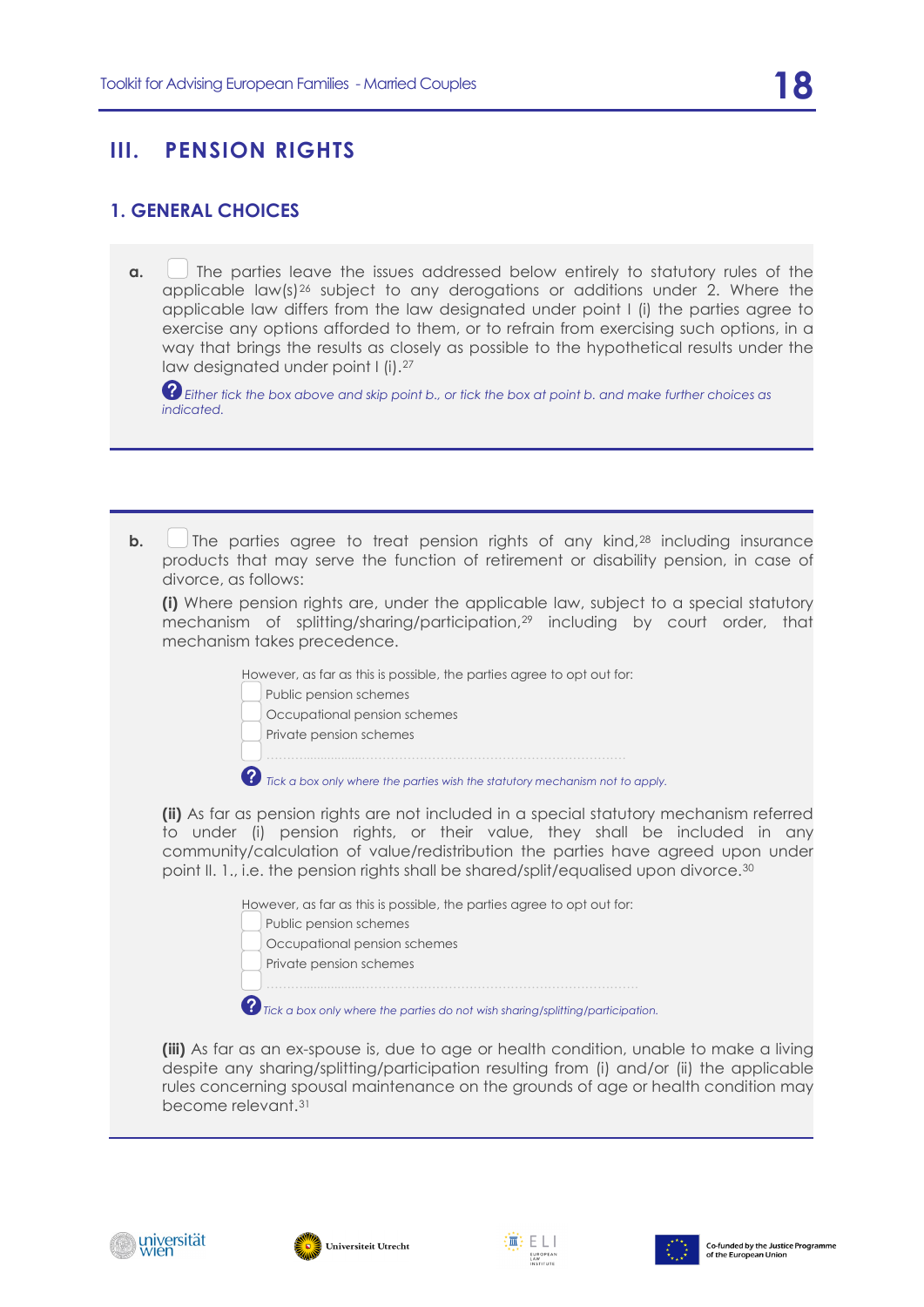#### **2. SPECIAL AGREEMENTS**

In derogation of/addition to the statutory provisions of the applicable law, the parties agree on the following special rules: [32](#page-23-4)

............................................................................................................................................... ................................................................................................................................................ ...............................................................................................................................................

 *Make sure choices are allowed by the applicable law.*







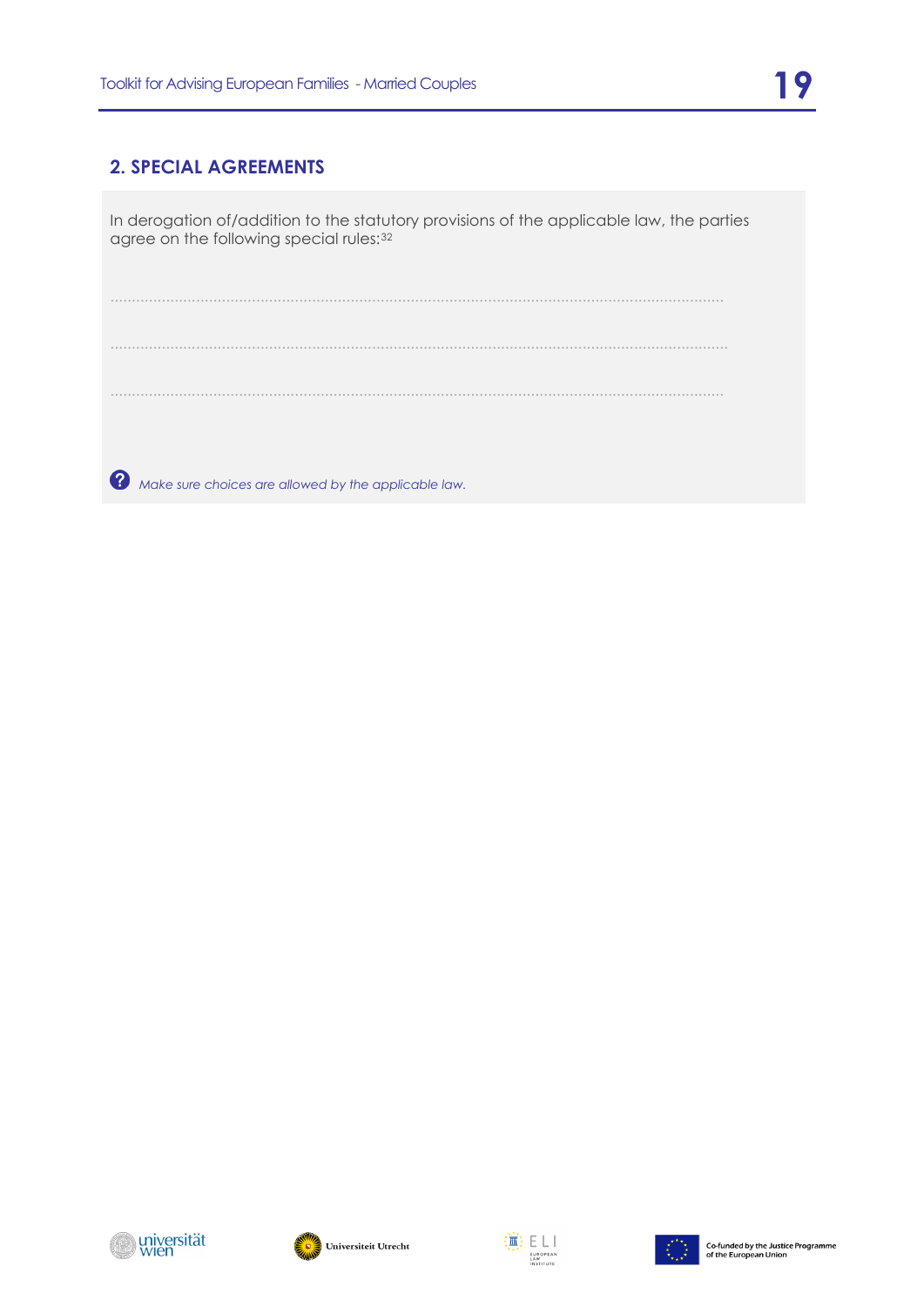## **IV. SPOUSAL MAINTENANCE**

#### <span id="page-19-1"></span><span id="page-19-0"></span>**1. MAINTENANCE DURING FACTUAL SEPARATION**

**a.** The parties leave the issues addressed below entirely to statutory rules of the designated law subject to any derogations or additions under 3.

 *Either tick the box above and skip point b., or tick the box at point b. and make further choices as indicated.*

<span id="page-19-5"></span><span id="page-19-4"></span><span id="page-19-3"></span><span id="page-19-2"></span>**b.**  $\Box$  The parties agree that, during a period of intended factual separation that does not exceed a period of months the economically stronger spouse shall pay maintenance to the other spouse in order to allow the other spouse to maintain the marital standard of living. Maintenance shall not be due to the extent that the first spouse would be deprived of the means required for the same standard of living.

<span id="page-19-8"></span><span id="page-19-7"></span><span id="page-19-6"></span>



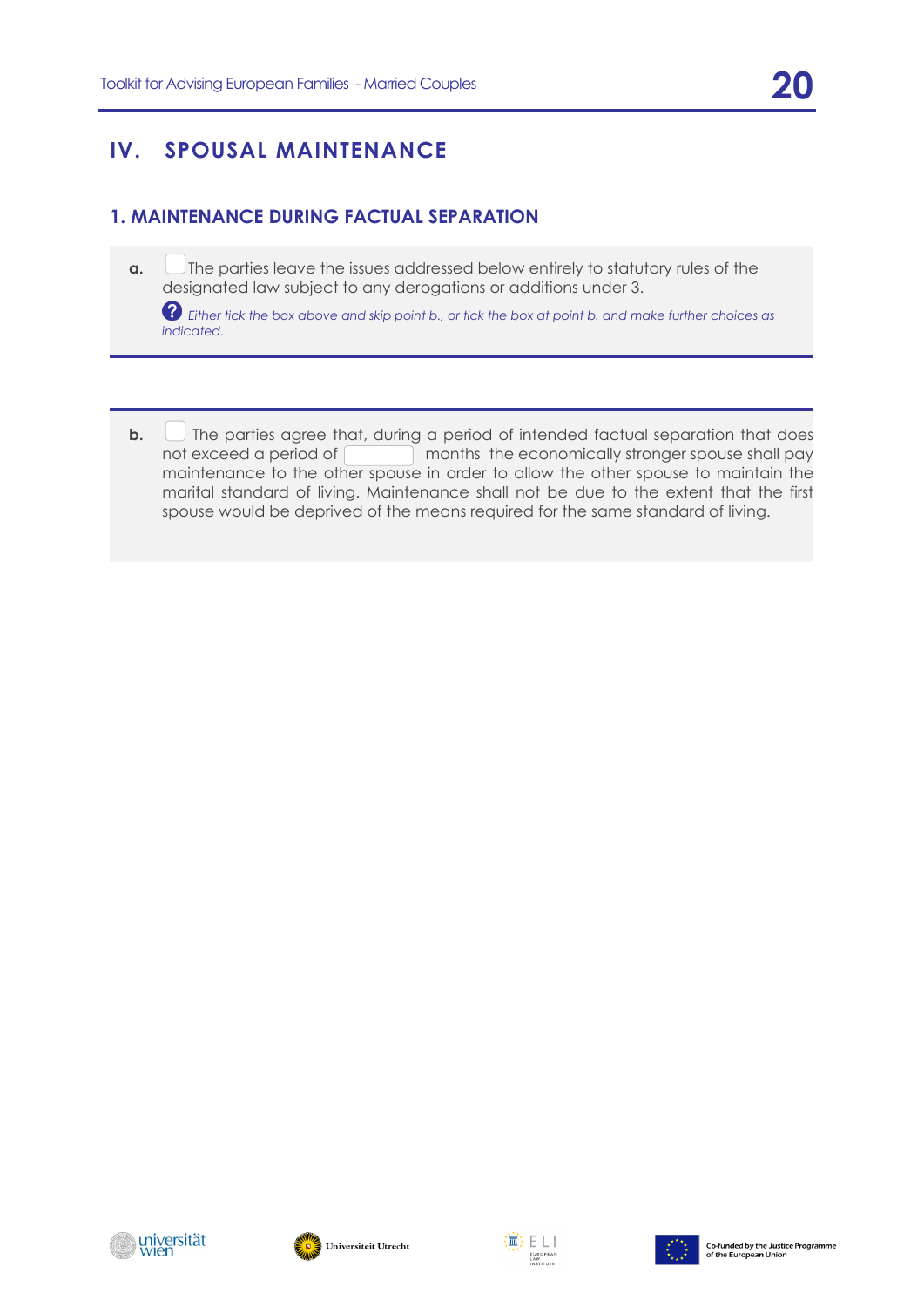<span id="page-20-1"></span><span id="page-20-0"></span>**a.**  $\Box$  The parties leave the issues addressed below to statutory rules of the designated law subject to any derogations or additions under 3.

 *Either tick the box above and skip point b., or tick the box at point b. and make further choices as indicated.*

**b.** The parties agree that, after a divorce, legal separation or expiry of a period of factual separation as specified in point 1, each spouse will seek to achieve selfsufficiency.

However, the economically stronger ex-spouse will pay maintenance to the other exspouse insofar and for as long as the other ex-spouse fulfills the conditions set out below and does not, despite best efforts, have sufficient means to maintain the specified standard of living.

<span id="page-20-3"></span><span id="page-20-2"></span>

| The other ex-spouse                                                                                                                                | marital | Relevant standard of living:<br>adequate | minimum              | no claim |
|----------------------------------------------------------------------------------------------------------------------------------------------------|---------|------------------------------------------|----------------------|----------|
| cannot be expected to earn a living<br>$\left(1\right)$<br>due to care for common small children<br>or sick/disabled family members. <sup>33</sup> |         |                                          | <b>International</b> |          |
| (ii) is unable to earn a living due to<br>relationship-generated disadvantages.                                                                    |         |                                          |                      |          |
| (iii) is unable to earn a living due to age,<br>health condition or lack of education.                                                             |         |                                          |                      |          |
| (iv) does not succeed in earning a living for<br>other reasons.                                                                                    |         |                                          |                      |          |
|                                                                                                                                                    |         |                                          |                      |          |
|                                                                                                                                                    |         |                                          |                      |          |

<span id="page-20-4"></span>Maintenance shall not be due to the extent that the first ex-spouse would be deprived of the means required for the same standard of living.

<span id="page-20-5"></span>*a Tick exactly one box per line. Options shown dashed are particularly prone to be set aside by a court.* Agreement is not recognised by courts in DK, FR, possibly not by courts in IT, NL, SE, if made before or during *the marriage.*

*Rules concerning the modalities of how maintenance is to be provided as well as any special modifications, restrictions etc. under the designated law shall still apply. This includes the significance of maintenance rights or obligations either ex-spouse may have vis-à-vis new spouses, partners or children, or of misconduct on the part of an ex-spouse.*

As far as possible under the applicable law, this obligation shall pass to the economically stronger ex-spouse's estate and heirs.[34](#page-23-6)







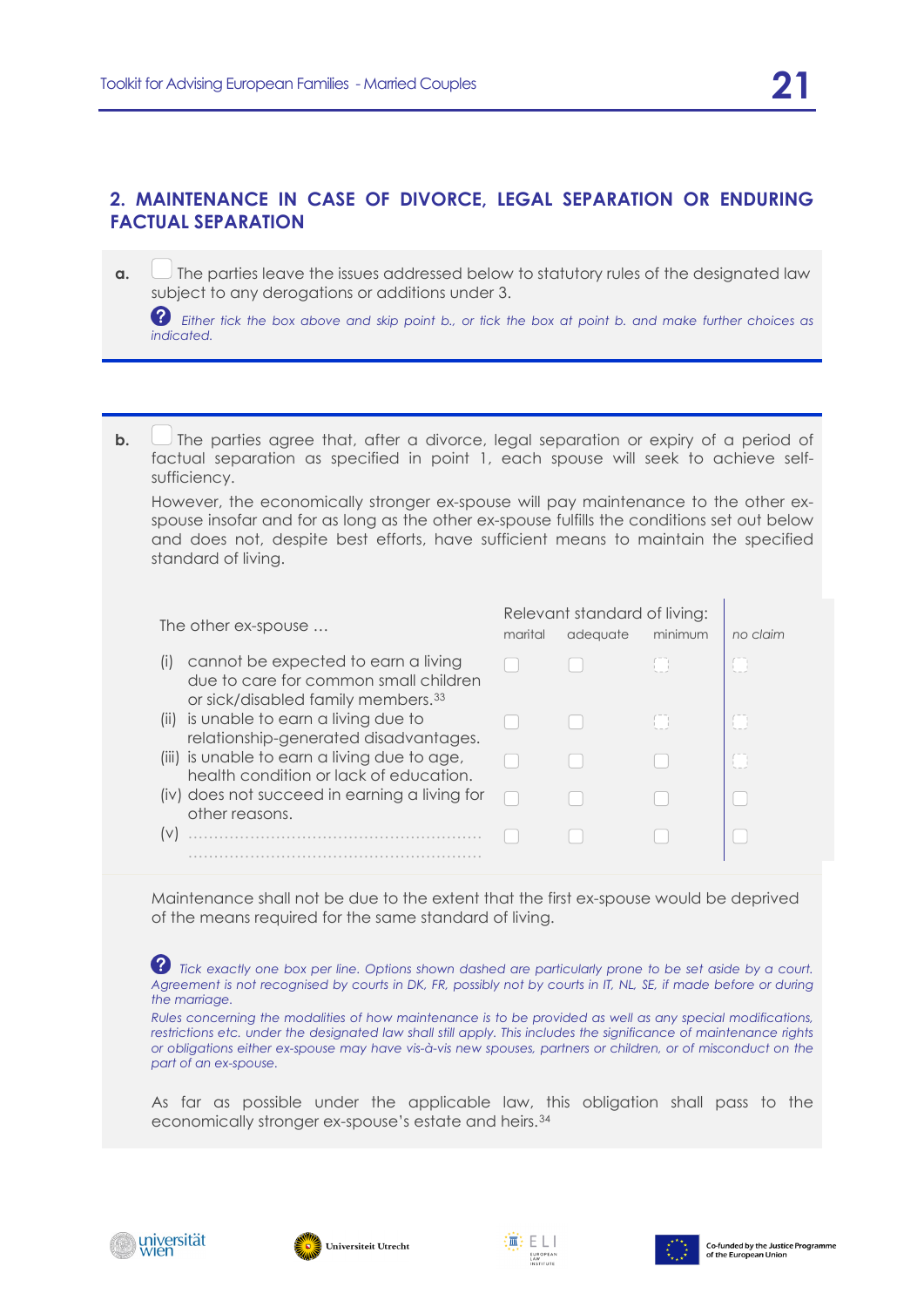#### **3. SPECIAL AGREEMENTS**

<span id="page-21-2"></span><span id="page-21-1"></span><span id="page-21-0"></span>

| In derogation of/addition to the statutory provisions of the applicable law, the<br>parties agree on the following special rules (e.g. concerning conditions, duration,<br>calculation, payment modalities): |
|--------------------------------------------------------------------------------------------------------------------------------------------------------------------------------------------------------------|
|                                                                                                                                                                                                              |
|                                                                                                                                                                                                              |
|                                                                                                                                                                                                              |
|                                                                                                                                                                                                              |
| Make sure choices are allowed by the applicable law.                                                                                                                                                         |

<span id="page-21-3"></span>





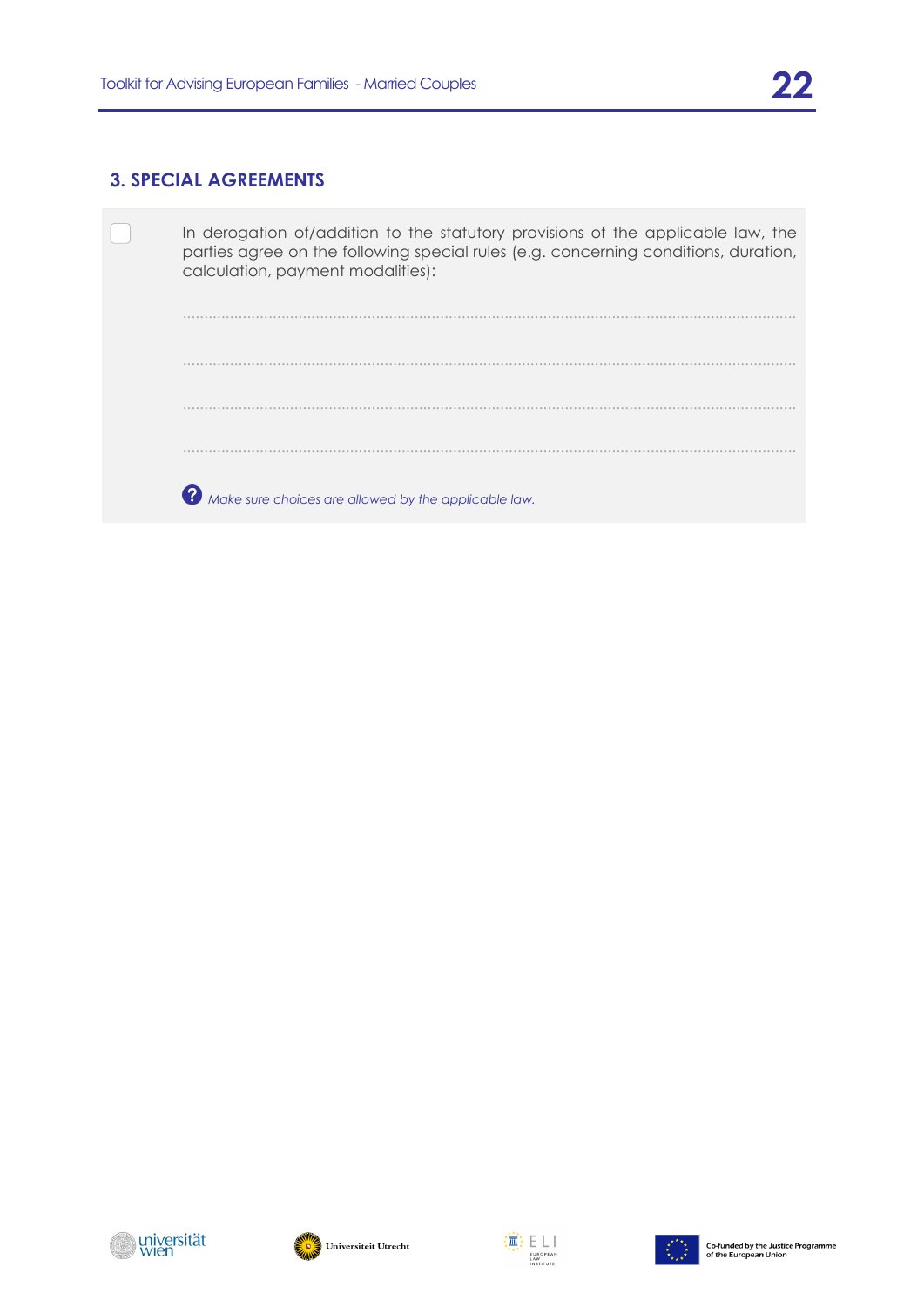## <span id="page-22-0"></span>**V. TEMPORARY ALLOCATION OF FAMILY HOME AND HOUSEHOLD OBJECTS**

#### **1. OCCUPATION AND USE AFTER SEPARATION**

<span id="page-22-1"></span>**a.** The parties leave the issues addressed below entirely to statutory rules of the applicable law[35](#page-23-7) subject to any derogations or additions under 2.

*Either tick the box above and skip point b., or tick the box at point b.*

**b.**  $\Box$  The parties agree that, in case of separation, irrespective of ownership and of their choices under point II., the family home and household objects shall be reallocated to one of the parties on a temporary basis where this is justified by urgent needs on the part of that party and/or the best interests of children and taking into account any legitimate interest of the other party or that party's estate/heirs. The party benefitting from the reallocation shall bear all running costs during the time of reallocation and shall provide compensation if and insofar as this is fair.

<span id="page-22-2"></span>**?** Tick this box if parties strive to make sure a party urgently in need of the family home does not have *to leave the home just because it is owned by the other party.*

### <span id="page-22-4"></span><span id="page-22-3"></span>**2. SPECIAL AGREEMENTS**

In derogation of/addition to the statutory provisions of the applicable law, the parties agree on the following special rules e.g. concerning conditions, duration<sup>36</sup>:

...............................................................................................................................................

...............................................................................................................................................

<span id="page-22-5"></span>...............................................................................................................................................

<span id="page-22-6"></span> *Make sure choices are allowed by the applicable law.*

<span id="page-22-7"></span>





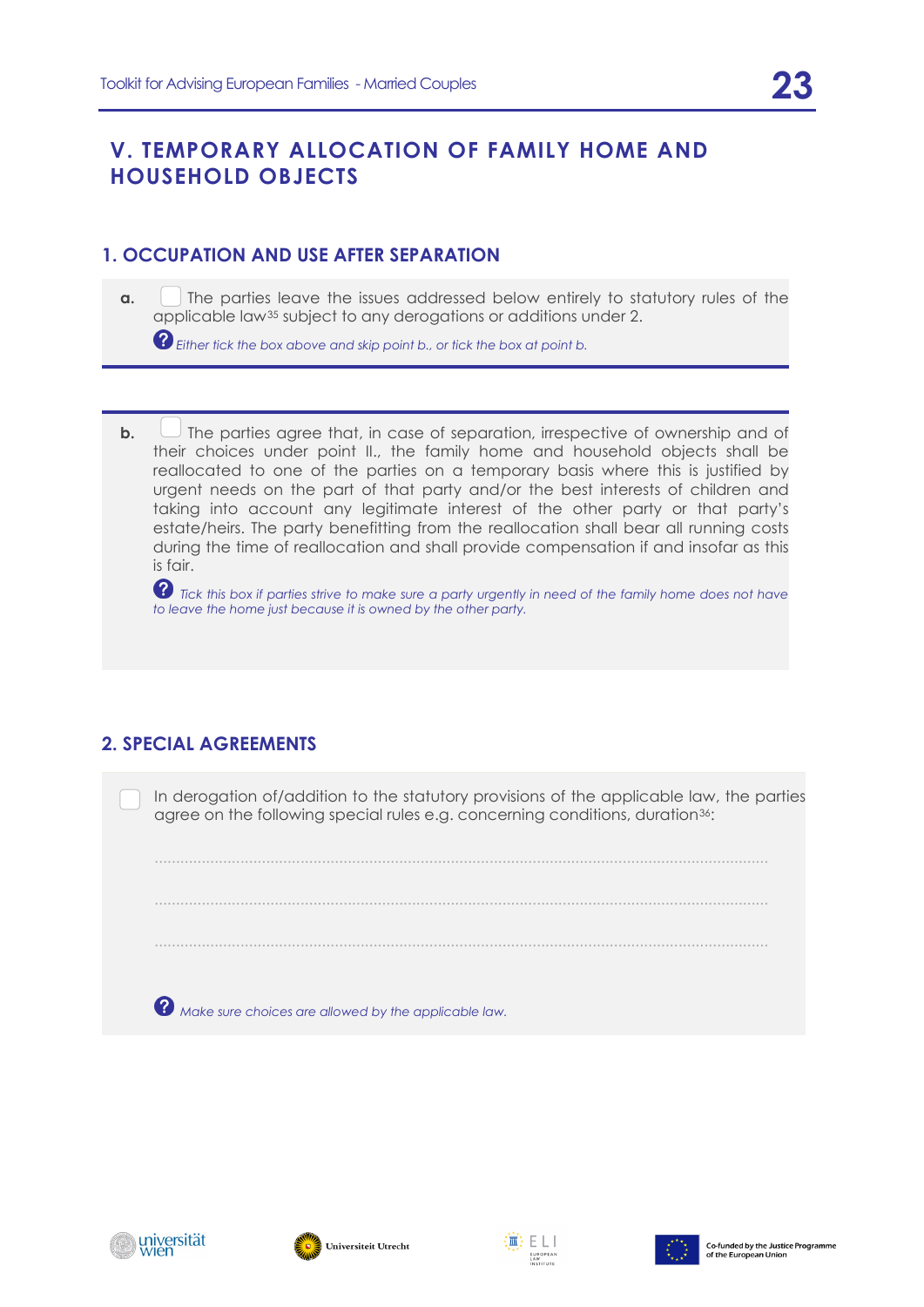<span id="page-23-9"></span><span id="page-23-0"></span>The parties are aware that their choice of court<sup>[37](#page-24-0)</sup> does not prevent any other court that is seised with proceedings for divorce, legal separation or marriage annulment to hear the case,[38](#page-24-1) and that this may also have implications for jurisdiction for property relations.[39](#page-24-2) The parties are also aware that courts in most Member States will not consider as binding a promise to try mediation. However, the parties wish to make a binding choice to the extent legally possible. Even where their choice is not binding, the court may still attach some legal consequences to their choice.

#### <span id="page-23-1"></span>**1. ALTERNATIVE DISPUTE RESOLUTION**

<span id="page-23-10"></span>The parties agree that going to court is only a means of last resort and that all disputes arising from their marriage or its dissolution shall, if possible and appropriate, be settled amicably by way of alternative dispute resolution, e.g. mediation.

 $\bullet$  Tick this box only if parties think family mediation should definitely be tried before going to court. Note *that the legal effects are very limited.*

## <span id="page-23-2"></span>**2. AMICABLE AGREEMENT ON COURT**

<span id="page-23-3"></span>In the event of a dispute which cannot be settled amicably,<sup>[40](#page-25-0)</sup> including where one or both of the parties wish to initiate proceedings for divorce or legal separation, they undertake to make best efforts to reach a consensus as to what is, at that time, the most suitable Member State for the proceedings.[41](#page-25-1) Each party undertakes not to start proceedings in a country that will fail to recognise this Agreement.

<span id="page-23-6"></span><span id="page-23-5"></span><span id="page-23-4"></span>*Note that the legal effects of this agreement are very limited.*

<span id="page-23-8"></span><span id="page-23-7"></span>





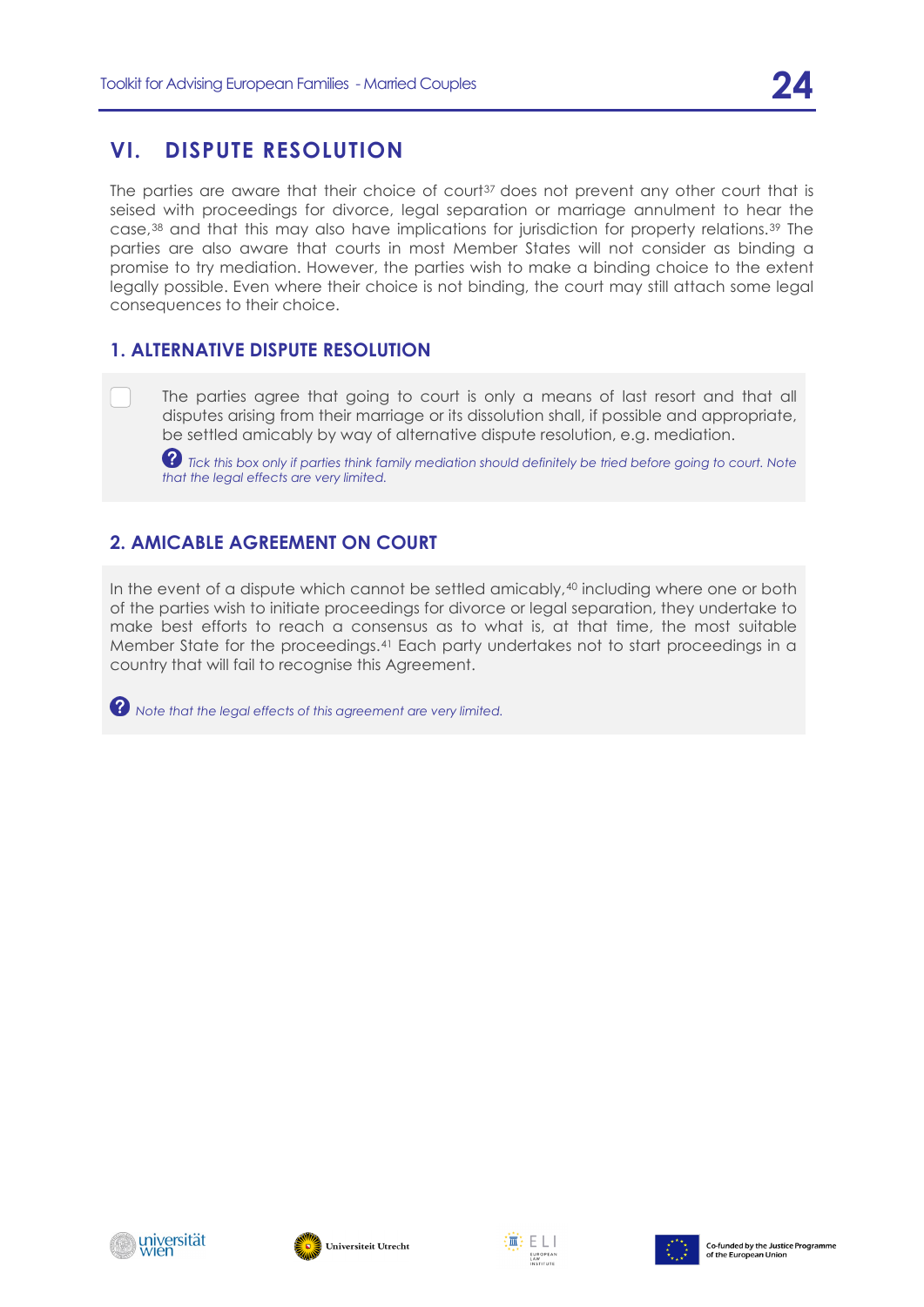### <span id="page-24-0"></span>**3. CHOICE OF COURT**

<span id="page-24-1"></span>However, in the event the parties cannot reach a consensus at that time, the parties promise to initiate proceedings exclusively in the following order of priority:[42](#page-25-2)

> in a court in the Member State whose law the parties have chosen as applicable law for matrimonial matters above under I:[43](#page-25-3)

in a court in the Member State where, at the time the proceedings are initiated[44](#page-25-4),

- the parties are both habitually resident; failing that,
- the parties were last habitually resident and one of them still resides there; failing that,
- the respondent (or in the case of a joint application: either spouse), is habitually resident; failing that,
- the Member State of their common nationality (court in UK, Ireland: 'domicile'; refugees, stateless: habitual residence).

in a court in the Member State where the marriage was concluded.[45](#page-25-5)

*P* Rank the three available options by writing 1, 2 and 3 into the boxes, according to the parties' preferences. Note *that the options may, in a concrete case, lead to the same result. Avoid in any case choosing a Member State whose law would not recognise either the relationship or the choice of law made under point I, in which case the relevant box would be left blank.* 

Where the court of choice cannot or does not assume jurisdiction<sup>[46](#page-25-6)</sup> for the whole or substantial parts<sup>[47](#page-25-7)</sup> of their dispute the next ranked choice applies.

The parties agree that, to the extent legally possible, a court seised should deal with all aspects of their dispute,[48](#page-25-8) except where the proceedings have been initiated in breach of this agreement.

<span id="page-24-2"></span>





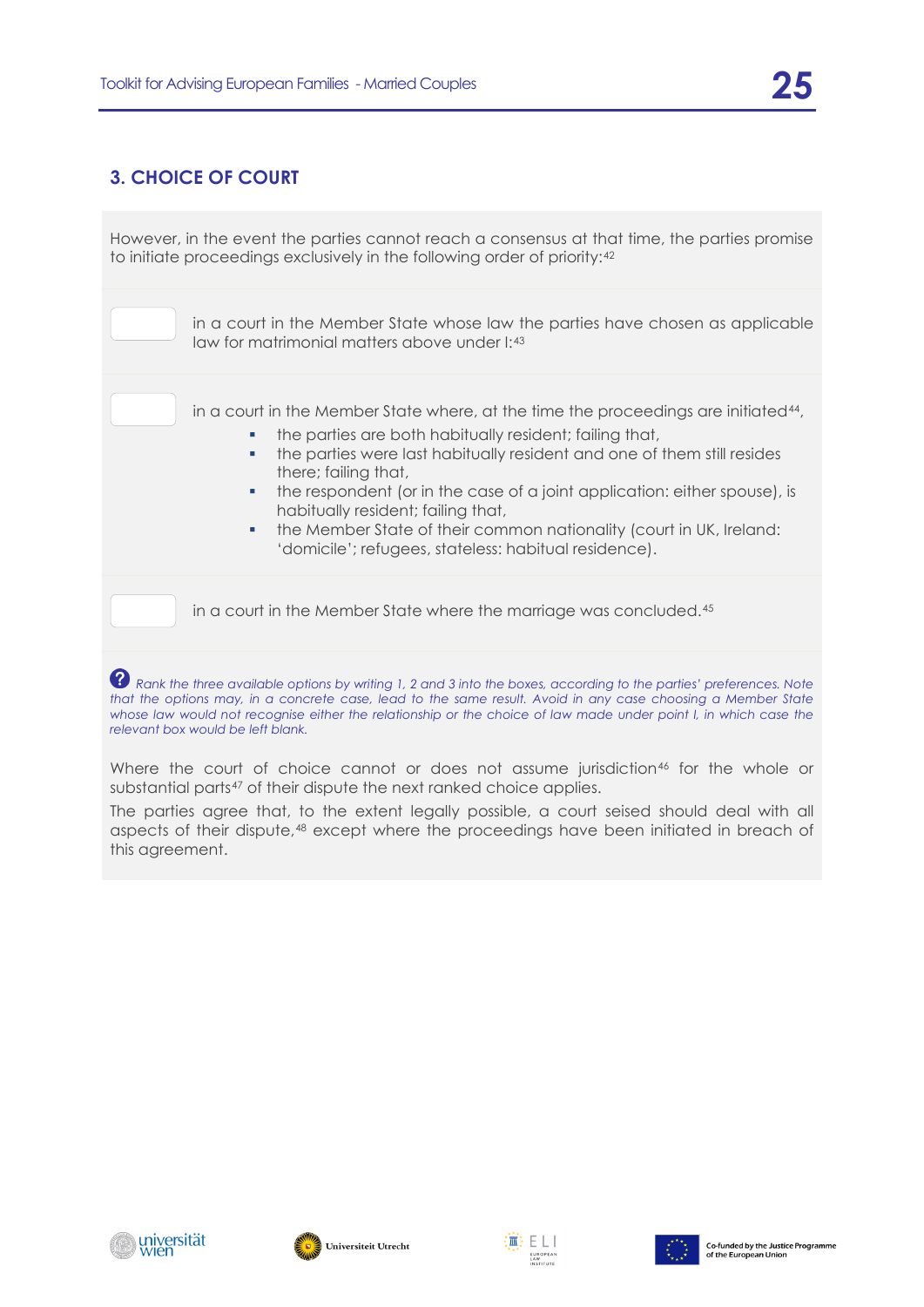## **VII. FINAL PROVISIONS**

<span id="page-25-1"></span><span id="page-25-0"></span>1. The parties wish this Agreement to enter into force on

*[insert date]*

 As far as legally possible and compatible with the rights of third parties, the parties want their choices made in this document to have **retroactive effect**.[49](#page-25-9)

*By ticking this box you strive to ensure that, in particluar, not more than one national law, and not more than one property regime, apply to the property relations. If this box is not ticked the Agreement has no retroactive effect. If this results in a change of propertyregime the previous regime needs to be liquidated.*

<span id="page-25-2"></span>Subject to the foregoing, the parties want their choices made in this document to take precedence over any conflicting choices they may have made in earlier agreements.

- <span id="page-25-4"></span><span id="page-25-3"></span>2. The parties agree that they will always deal with each other in **good faith** and in particular that they will **fully disclose** their assets and debts to the other spouse whenever the other spouse has a legitimate interest in obtaining the information.
- <span id="page-25-6"></span><span id="page-25-5"></span>3. The parties agree that in cases of **exceptional hardship**, such as where the marriage was of extremely short duration or in the event of serious unilateral misconduct, each of them can apply to the competent court for the adjustment of the effects of this Agreement.
- 4. Any clause in this Agreement shall be interpreted in accordance with **good faith**. In the event any clause in this Agreement is **not valid or not enforceable,** the remaining clauses shall remain unaffected but may need to be interpreted in a more flexible manner in order to give maximum effect to the parties' preferences expressed in this document.
- <span id="page-25-8"></span><span id="page-25-7"></span>5. This Agreement may only **be amended** by mutual consent. Any amendments shall be made in writing, dated and signed by both parties and in accordance with such additional formal requirements as may apply.
- <span id="page-25-9"></span>[50](#page-26-0)6. The parties should **review this Agreement** at regular intervals, and definitely when their situation changes, e.g. when the habitual residence or nationality of both or one of them changes, or the parties have children, or the parties buy immovable property or a company in another country. The parties are also aware that laws may change, and will therefore keep it under review.







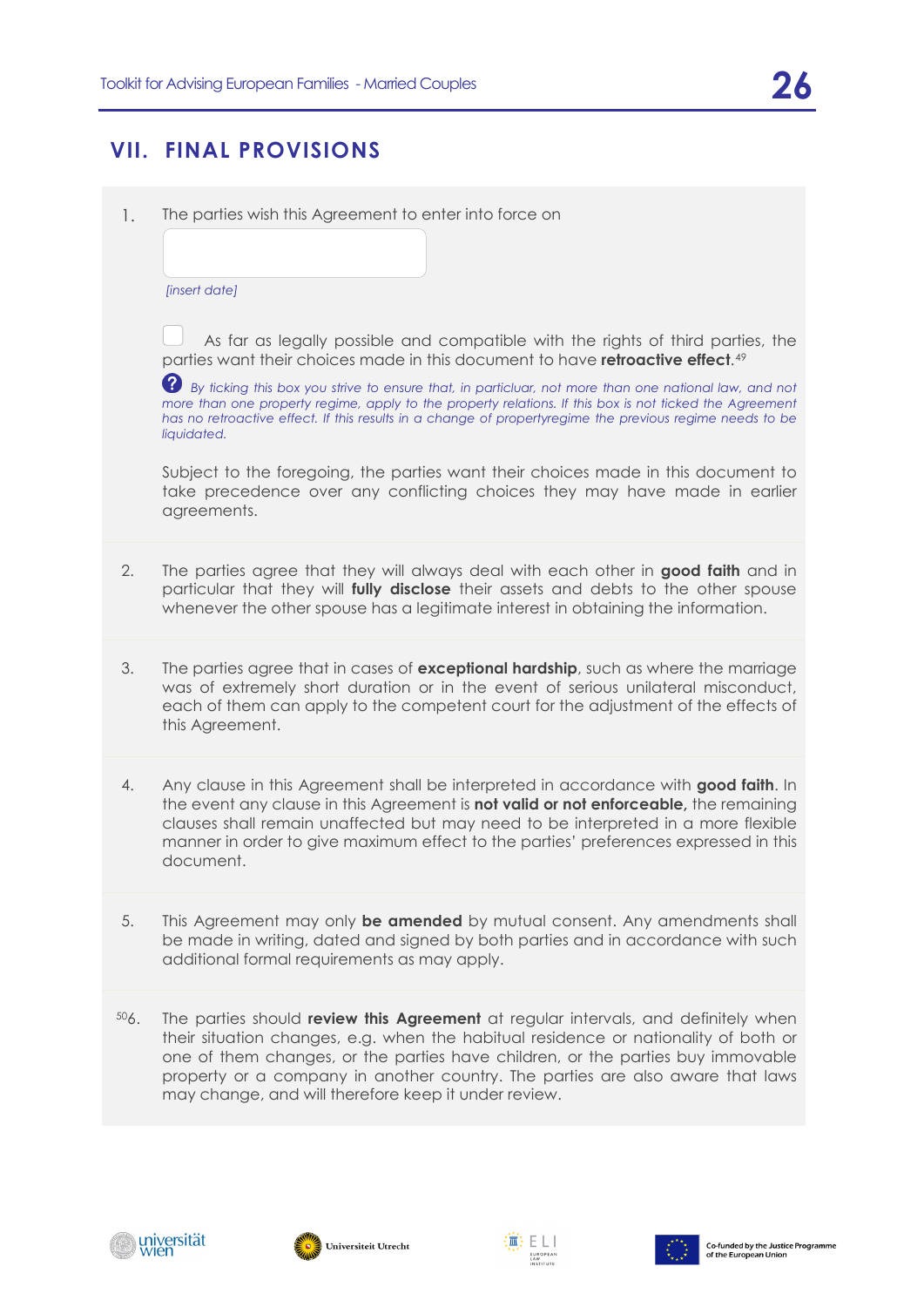I herewith confirm that I have had the content of this document and what the choices made, or their absence, would mean for my situation explained to me by an independent legal adviser, and I have fully understood the implications. I have had sufficient time to pose questions and to reflect. In particular I have had sufficient financial disclosure; and no further disclosure would have affected my decision to enter into this Agreement.

<span id="page-26-0"></span>

| [date]             |  |
|--------------------|--|
|                    |  |
| [place]            |  |
|                    |  |
| [signature spouse] |  |

I herewith confirm that I have had the content of this document and what the choices made, or their absence, would mean for my situation explained to me by an independent legal adviser, and I have fully understood the implications. I have had sufficient time to pose questions and to reflect. In particular I have had sufficient financial disclosure; and no further disclosure would have affected my decision to enter into this Agreement.

| [date]  |  |  |
|---------|--|--|
|         |  |  |
| [place] |  |  |

*[signature spouse]*







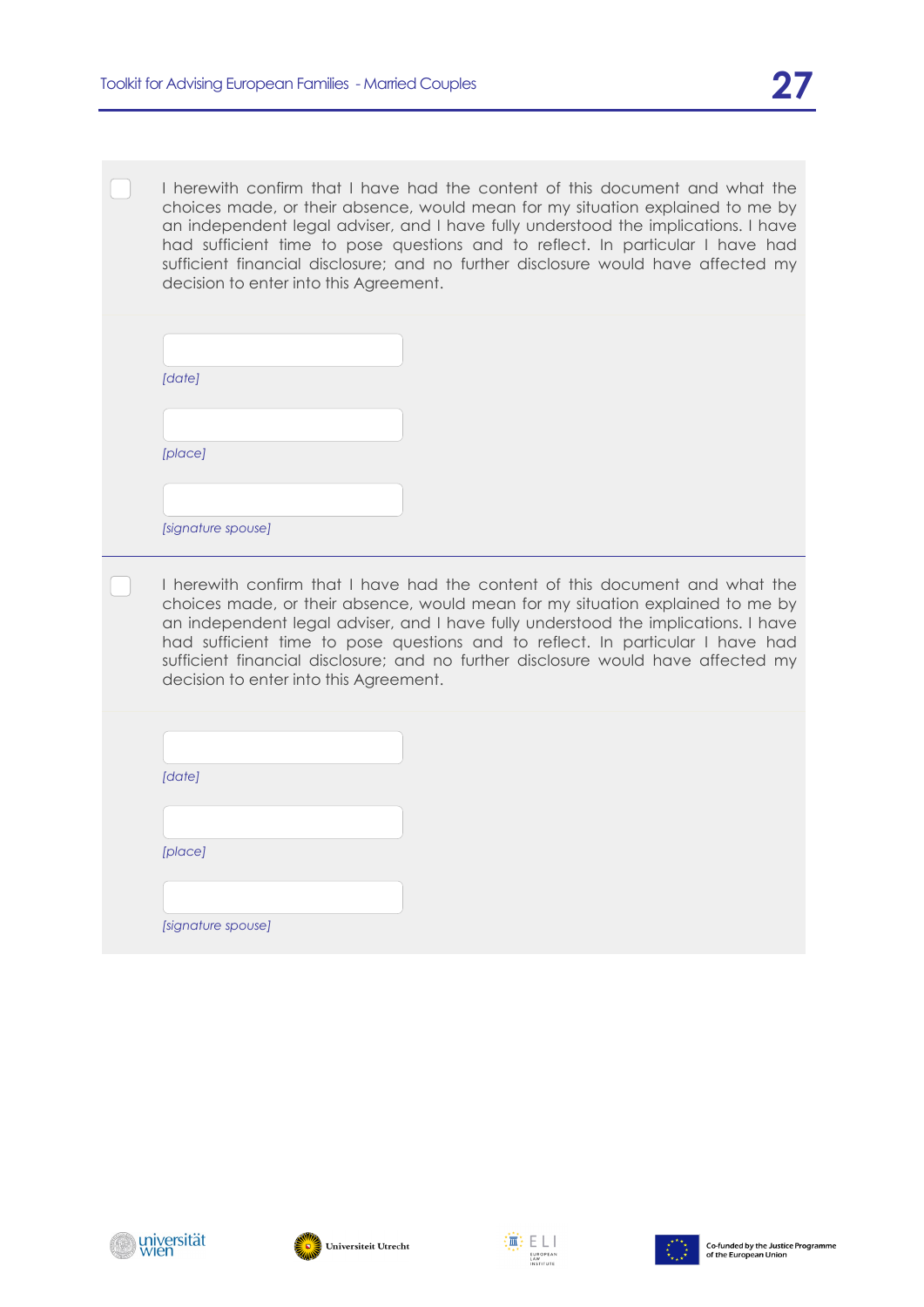







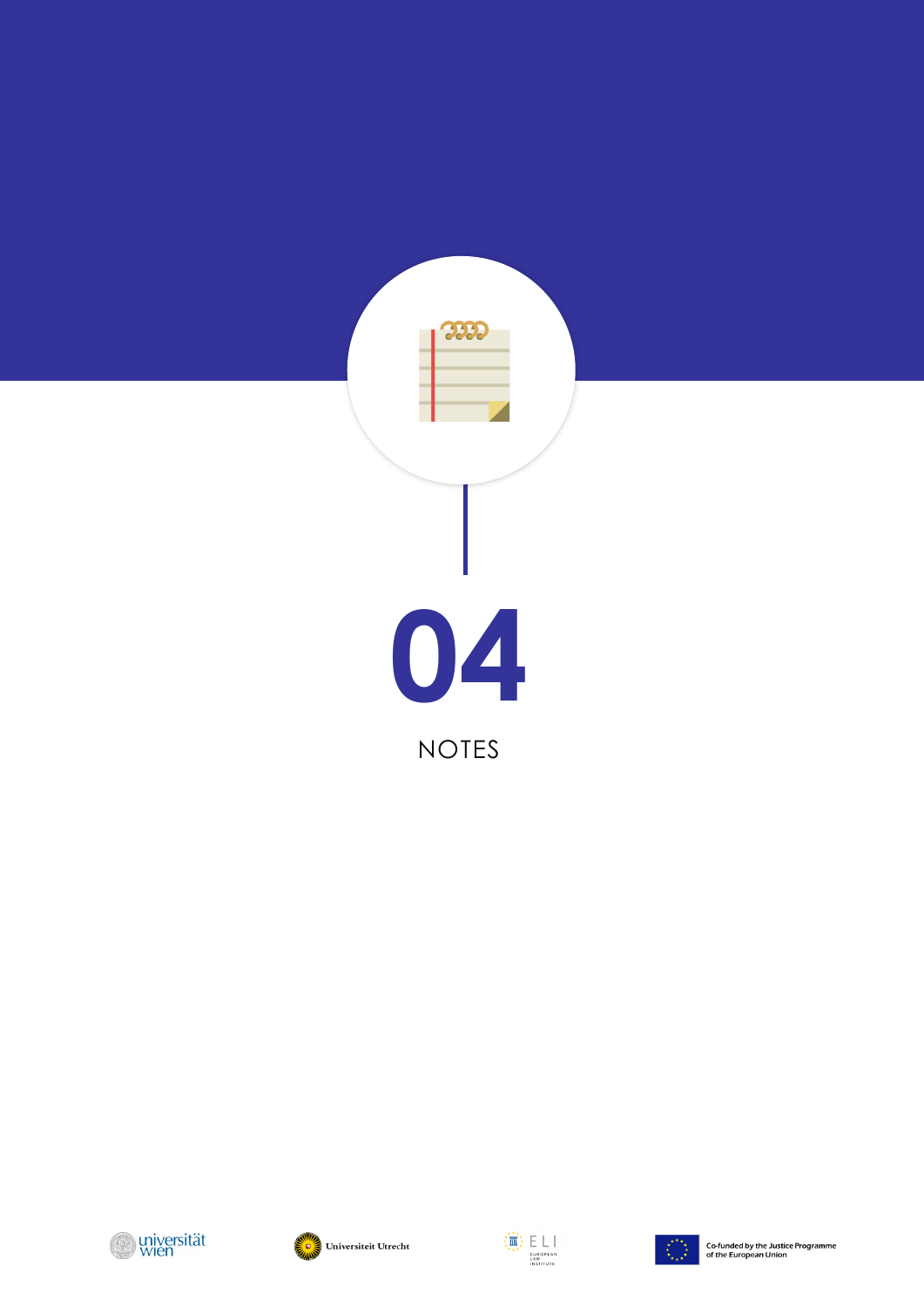## **NOTES**

-

**1** In a number of Member States sex/gender need to be disclosed because the validity of the marriage may depend on it.

**2** In the event a spouse, or future spouse, has more than one nationality, please list all nationalities. In the event a spouse is stateless please replace, for the purpose of the whole document, the country of nationality by the country of that spouse's habitual residence, cf. Article 12 of the Convention of 28 September 1954 on the Status of Stateless Persons. Because Cyprus, Estonia, Malta and Poland are not parties to that Convention it remains uncertain whether they would apply habitual residence in these cases.

**3** There is no official definition of 'habitual residence'. What is meant is the place that, considering all circumstances of the case, is the centre of an individual's life. It is the place where the individual usually resides and routinely returns to after visiting other places, where the centre of interests of the individual's family and social life is located ('home'). Relevant factual elements to be taken into account are, *inter alia*, the duration and regularity of the individual's presence in the State concerned and the conditions and reasons for that presence. An individual usually has only one State of habitual residence, but the habitual residence may change when the individual moves to another State in order to establish a new centre of life in that State; it is not necessary that the individual plans to stay there forever.

**4** According to Article 12 of the Geneva Convention of 28 July 1951 relating to the Status of Refugees ('the Geneva Convention'), as supplemented by the New York Protocol of 31 January 1967, the personal status of a refugee shall be governed by the law of the country of his domicile or, if he has no domicile, by the law of the country of his residence. In most countries this means that habitual residence replaces nationality as a connecting factor. Please be particularly careful when advising parties who are in doubt about their concrete status, in particular whose refugee status has not been officially recognised or who qualify only for subsidiary protection.

**5** Ideally parties should provide a unique identifier. Depending on the concrete situation of the spouses, this may be, e.g., their passport/identity card number, or national registry number, or national insurance number.

**6** Please note that special attention is required if the parties choose the applicable law, or the competent court or agree on any issues of substantive law, before the marriage is concluded as not all relevant EU and national legislation explicitly allows choice for future spouses. It is, in particular when the connecting factor they choose (habitual residence or nationality) changes with or immediately after the conclusion of the marriage, that it may be safer to choose the applicable law only after the conclusion of the marriage and after the change of connecting factor has taken effect.

**7** This includes any agreement the spouses may have made concerning matters pertaining to their marriage and that go beyond the agreement to enter into a marriage itself. It covers previous agreements on the applicable law or competent court as well as agreements deviating from, or adding to, the default rules provided by the applicable law.

**8** This model agreement does not cover child-related issues, since there is hardly any choice for partners which does not require reconsideration in the light of the child(ren)'s best interests at the relevant actual time. However, if the parties have children, this is a factor which they should take into account in making choices in this contract.

**9** For the purposes of this agreement, the term 'court' means any judicial authority and all other authorities and legal professionals with competence in matrimonial matters which exercise judicial functions or act by delegation of power by a judicial authority or under its control, provided that such other authorities and legal professionals offer guarantees with regard to impartiality and the right of all parties to be heard, and provided that their decisions under the law of the Member State in which they operate: (i) may be made the subject of an appeal to or review by a judicial authority; and (ii) have a similar force and effect as a decision of a judicial authority on the same matter.







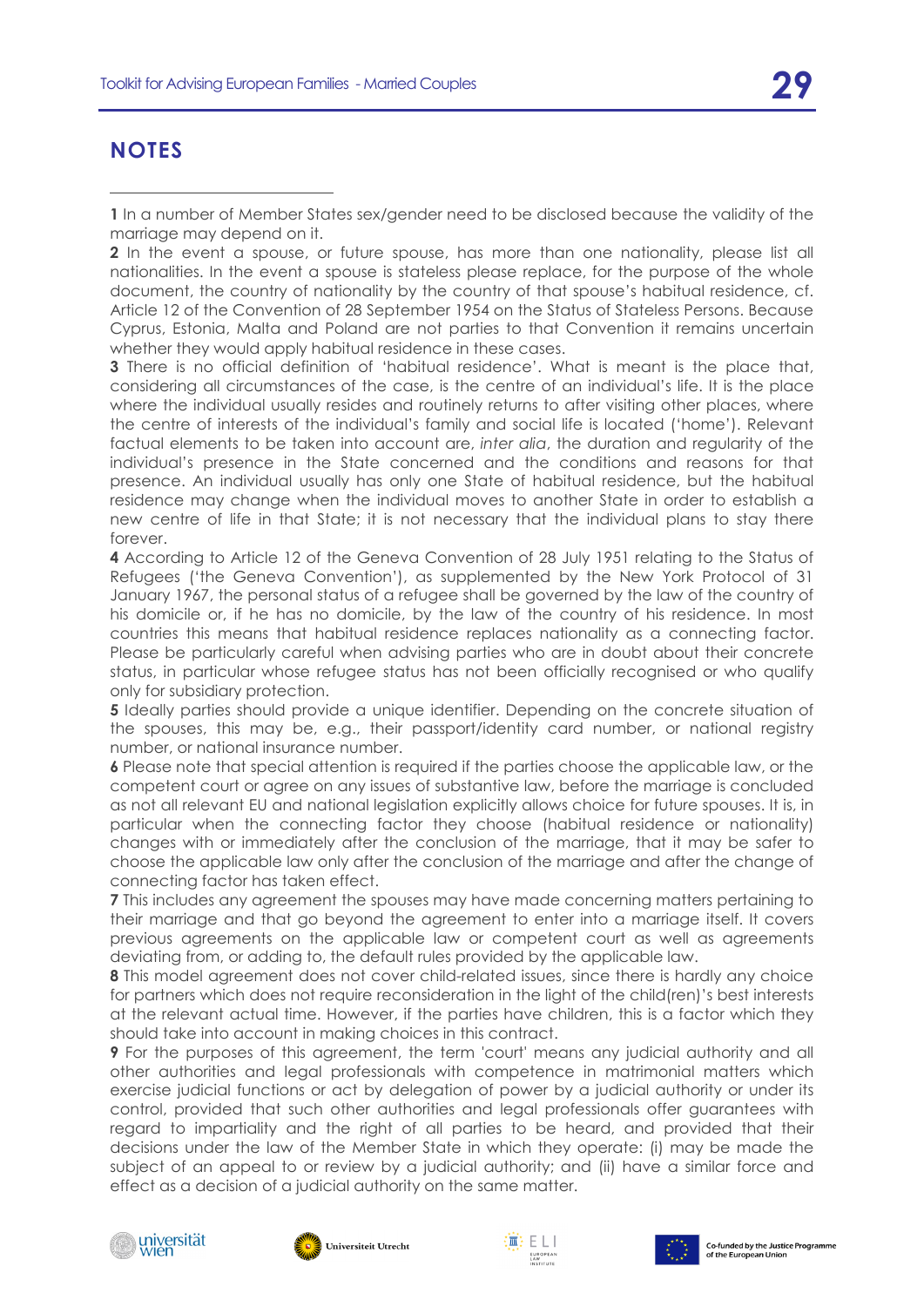**10** For example, where the parties have opted for a property regime an equivalent of which is regulated under the applicable law, that law will decide about all issues not addressed in this agreement, such as relevant point in time for the dissolution, ancillary relief, methods of calculation, etc. Likewise, where the parties have made a particular choice, e.g. to exclude 'property received by gift' from their regime, the applicable law would decide what counts as a 'gift'.

**11** Protection of third parties is mainly an issue of matrimonial property. A court in a Member State participating in the Council Regulation (EU) No 2016/1103 of 24 June 2016 implementing enhanced cooperation in the area of jurisdiction, applicable law and the recognition and enforcement of decisions in matters of matrimonial property regimes ('MPR') will consider, in the first place, the rules included in the MPR. As of 2018, the following Member States participate in the MPR: Austria, Belgium, Bulgaria, Croatia, Cyprus, the Czech Republic, France, Finland, Germany, Greece, Italy, Luxembourg, Malta, the Netherlands, Portugal, Slovenia, Spain and Sweden.

Under Article 28 MPR the law applicable to the matrimonial property regime between the spouses may not be invoked by a spouse against a third party in a dispute between the third party and either or both of the spouses unless the third party knew or, in the exercise of due diligence, should have known of that law. Under certain circumstances specified in Article 28(2) MPR, the third party is deemed to possess the knowledge of the law applicable to the matrimonial property regime. Similar rules apply at substantive law level, i.e. where the parties opt, within the framework of the applicable national law, for a particular matrimonial property regime.

**12** Matters of succession law are governed, inter alia, by Regulation (EU) No 650/2012 of the European Parliament and of the Council of 4 July 2012 on jurisdiction, applicable law, recognition and enforcement of decisions and acceptance and enforcement of authentic instruments in matters of succession and on the creation of a European Certificate of Succession, which applies in all Member States except the UK, Ireland and Denmark.

**13** Note that the choice of the applicable law may not be recognised, or not be recognised in its entirety, by the courts of a number of EU Member States, and these courts may apply overriding mandatory provisions of the forum or discard a particular choice made under the applicable substantive law for reasons such as public policy. Consider also that laws may change, and there may be multi- and bilateral treaties (such as the Convention of 6 February 1931 between Denmark, Finland, Iceland, Norway and Sweden containing international private law provisions on marriage, adoption and guardianship, as revised in 2006) that apply only in specific situations, so the information given in these notes should only serve as a rough guidance.

**14** It is generally recommended to choose the law of only one country to deal with all the legal aspects of the marriage because a combination of different laws may produce inconsistent results and increase the costs of litigation. This is why this template encourages the choice of the law of only one country. Note that there may be more options, if the parties are prepared to accept a patchwork of applicable laws.

15 A court in a Member State participating in the MPR (supra note [11\)](#page-11-0) will identify the law applicable to issues of matrimonial property according to the MPR. With respect to the applicable law, the MPR applies to spouses who marry or who specify the law applicable to the matrimonial property regime after 29 January 2019; with respect to jurisdiction the MPR applies to proceedings instituted on or after 29 January 2019. Under Article 22(1) MPR, the spouses or future spouses may agree to designate, or to change, the law applicable to their matrimonial property regime, provided that it is one of the following: (a) the law of the State where the spouses or future spouses, or one of them, is habitually resident at the time the agreement is concluded; or (b) the law of a State of nationality of either spouse or future spouse at the time the agreement is concluded.

Note that even where the choice is recognised by a court, this may not prevent the court from applying overriding mandatory provisions of the forum where such provisions exist, e.g. concerning the family home (Article 30 MPR).







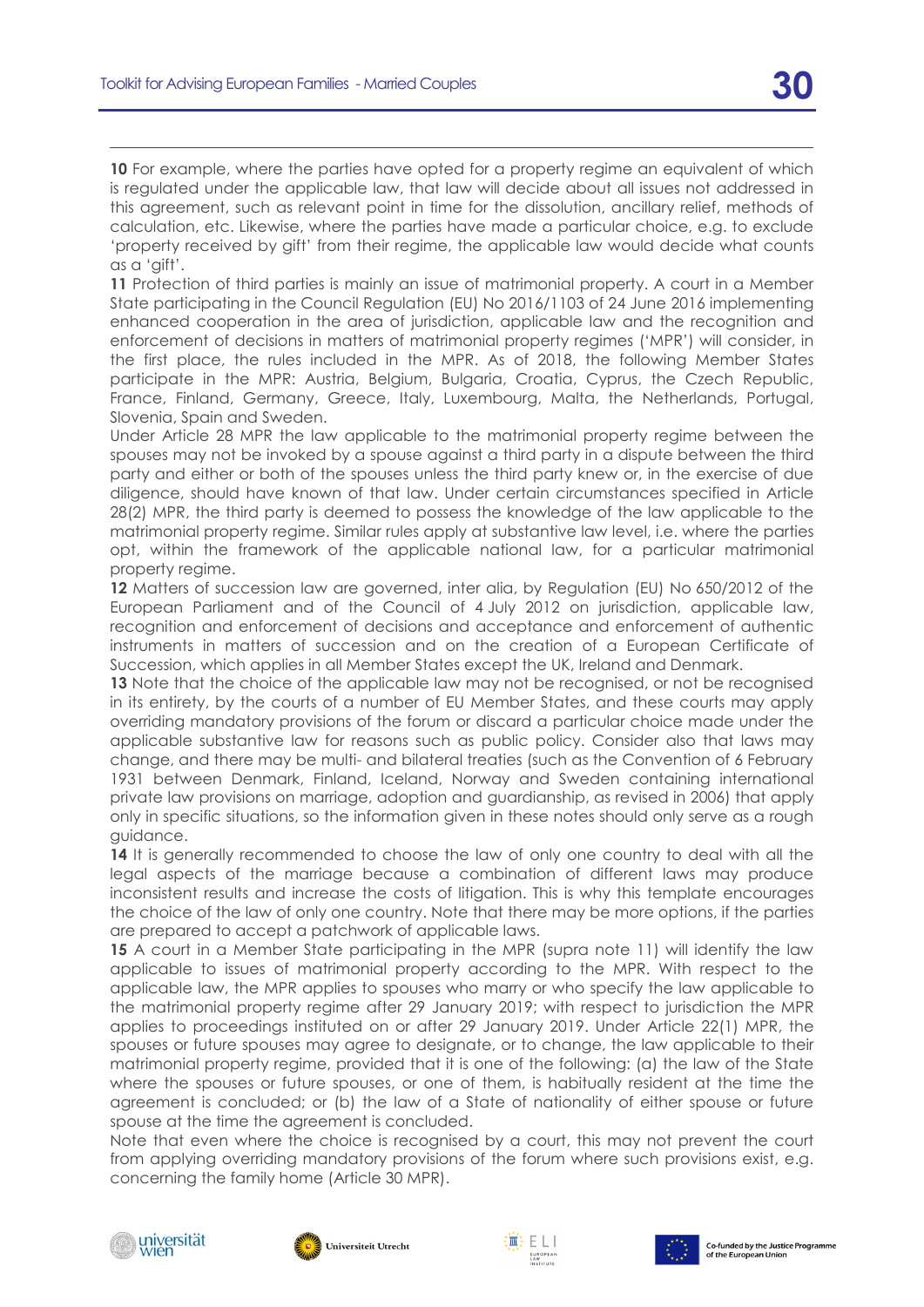As of April 2018, the following Member States participate in the MPR: Austria, Belgium, Bulgaria, Croatia, Cyprus, the Czech Republic, France, Finland, Germany, Greece, Italy, Luxembourg, Malta, the Netherlands, Portugal, Slovenia, Spain and Sweden.

Without participating in the MPR, also courts in Estonia and Scotland would recognise the parties' choice of law. Courts in Lithuania would accept the choice of the law of the common present or future residence, the nationality of either spouse or of the place where the marriage was concluded, and courts in Romania would accept the choice of the law of the habitual residence or nationality of either spouse or of the common habitual residence after conclusion of the marriage. Courts in Hungary and Slovakia would de facto accept the choice if the law chosen coincides with the law of the spouses' common nationality at the time of the conclusion of the marriage.

**16** A court in all Member States except Denmark and the United Kingdom will identify the law applicable to issues of maintenance according to the Hague Protocol of 23 November 2007 on the Law Applicable to Maintenance Obligations ('2007 Hague Protocol'). Under its Article 8 the spouses may at any time designate one of the following laws as applicable to a maintenance obligation: (a) the law of any State of which either party is a national at the time of the designation; (b) the law of the State of the habitual residence of either party at the time of designation; (c) the law designated by the parties as applicable, or the law in fact applied, to their property regime; (d) the law designated by the parties as applicable, or the law in fact applied, to their divorce or legal separation.

Note that, according to Article 8(4) of the 2007 Hague Protocol, the question of whether the maintenance creditor can renounce his or her right to maintenance shall always be determined by the law of the State of the habitual residence of the creditor at the time of the designation.

**17** From the point of view of the courts in most Member States, economic consequences arising from marriage or its dissolution will fall either under matrimonial property or under maintenance. However, this template foresees a choice also for 'other economic consequences' in case the court should consider particular issues, e.g. the distribution of household objects or sharing/splitting of pension rights, as 'issues *sui generis'*.

**18** Pension rights are excluded from the MPR, cf. Article 1(2)(f) MPR, although this exclusion should be strictly interpreted and the MPR still governs in particular the issue of classification of pension assets, the amounts that have already been paid to one spouse during the marriage, and the possible compensation that would be granted in the case of a pension subscribed with common assets (Recital 23). This means that even courts in Member States participating in the MPR will apply their national rules of conflict of laws, which may or may not coincide with the rules of the MPR.

**19** A court in a Member State participating in Council Regulation (EU) No 1259/2010 of 20 December 2010 implementing enhanced cooperation in the area of the law applicable to divorce and legal separation ('Rome III') would determine the applicable law according to the Rome III Regulation. Under Article 5(1) Rome III, the spouses may agree to designate the law applicable to divorce and legal separation provided that it is one of the following laws: (a) the law of the State where the spouses are habitually resident at the time the agreement is concluded; (b) the law of the State where the spouses were last habitually resident, in so far as one of them still resides there at the time the agreement is concluded; (c) the law of the State of nationality of either spouse at the time the agreement is concluded; or (d) the law of the forum.

As of 2018, the following Member States participate in Rome III: Austria, Belgium, Bulgaria, Estonia, France, Germany, Greece, Hungary, Italy, Latvia, Lithuania, Luxembourg, Malta, Portugal, Romania, Slovenia and Spain. Note that courts in Croatia, the Czech Republic, Poland, the Netherlands and Slovakia would de facto accept the choice where the law chosen coincides with the law of the spouses' common nationality at the time of divorce.

Parties should be aware that the law applicable to divorce may, form the point of view of courts in particular jurisdictions, affect the law applicable to important economic consequences of divorce, such as the splitting/sharing of pension rights.







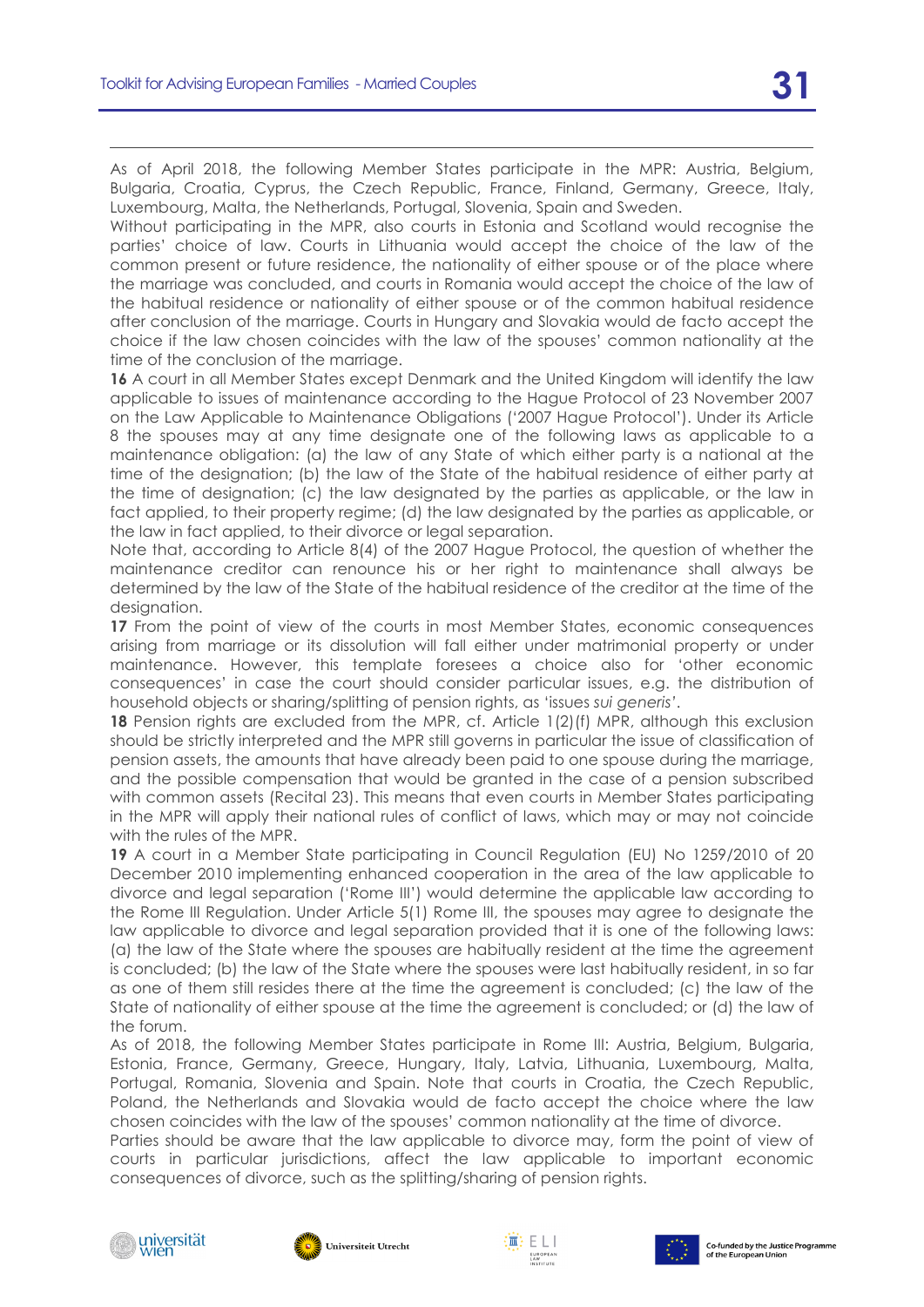**20** Even if the choice of the applicable law fails to be recognised by the court seised, the substantive law applied by that court may allow the spouses to agree by way of contract on particular legal consequences, thus indirectly achieving the same or similar results as they would have achieved with a valid choice of law. For example, if the law chosen by the parties as the law applicable to maintenance would provide for a payment of 2,000 EUR per month to be made by one spouse to the other but the court seised fails to recognise the choice and instead applies another law under which no maintenance would be due but under which maintenance contracts are possible, the court would, by virtue of this clause, have to treat the agreement as a substantive law maintenance contract in which the parties have agreed on a payment of 2,000 EUR.

**21** The wording chosen in this model agreement differs slightly from the wording chosen in point 7. of Form V – Annex III to Commission Implementing Regulation (EU) No 1329/2014 of 9 December 2014 establishing the Forms referred to in Regulation (EU) No 650/2012 of the European Parliament and of the Council on jurisdiction, applicable law, recognition and enforcement of decisions and acceptance and enforcement of authentic instruments in matters of succession and on the creation of a European Certificate of Succession. In Form V – Annex III the following property regimes are listed: 7.1. separation of property, 7.2. universal community of property, 7.3. community of property, 7.4. community of accrued gains, 7.5 deferred community property. In this model agreement, the term 'community of accrued gains' was avoided because it is apt to mislead parties, the regime being, in essence, one of separation of property, modified by the existence of an equalisation claim for money. 'Universal community' was not listed separately because its effects can be achieved by ticking the box for inclusion of pre-marital property.

**22** For the avoidance of doubt 'statutory' includes case law, in particular in common law jurisdictions.

**23** Note that statutory regimes foresee a list of types of assets that are normally not included in the community property, or that will not count towards calculation of value of gains, or that will not be subject to redistribution. Some of these lists also make reference to property parties already had when entering into the marriage (pre-marital property) while other legal systems would already exclude pre-marital property from the outset. Be aware that, under some legal systems, parties may only exclude property they already have when they conclude the agreement, e.g. under the laws of Denmark, Finland and Sweden.

**24** Note that, when parties agree among themselves on restrictions that are not part of the statutory regime, or that are part of a statutory regime but which a third party was not aware of and could not reasonably have been expected to be aware of, these restrictions normally do not take effect vis-à-vis third parties, unless provided otherwise by the applicable law (which could, e.g., foresee that where the agreement is registered and publicised the agreement nevertheless has third party effects). However, where a restriction the parties agreed upon between themselves fails to have third party effect, it may still trigger a claim for damages or have other legal effects.

**25** Think, in particular, of whether assets, or accrued gains, should be distributed equally or whether parties wish to agree on a different share (such as 33%), or whether a particular party should, in any case, be allocated particular pieces of property. Think also about methods of calculation including the relevant points in time, conditions of payment including the granting of respites, presumptions as to ownership, etc. Parties may also wish to include property that would otherwise be excluded by the applicable law. Make sure anything the parties agree upon is allowed by the applicable law.

**26** In the case of pension rights, the designation of the applicable law under point I. will often not be recognised by the courts (in the wider sense, see supra n. [9\)](#page-11-1), in particular where a spouse has acquired pension rights under public pension schemes ('first pillar') or occupational pension schemes ('second pillar') as far as the latter are governed by regimes of a quasi-public law nature.

**27** Where a public pension scheme or a pension scheme with a quasi-public law nature provides for some kind of sharing/splitting/participation it is not generally advisable to apply point I (ii), i.e. to assume that the parties agree to undo any results produced by the public







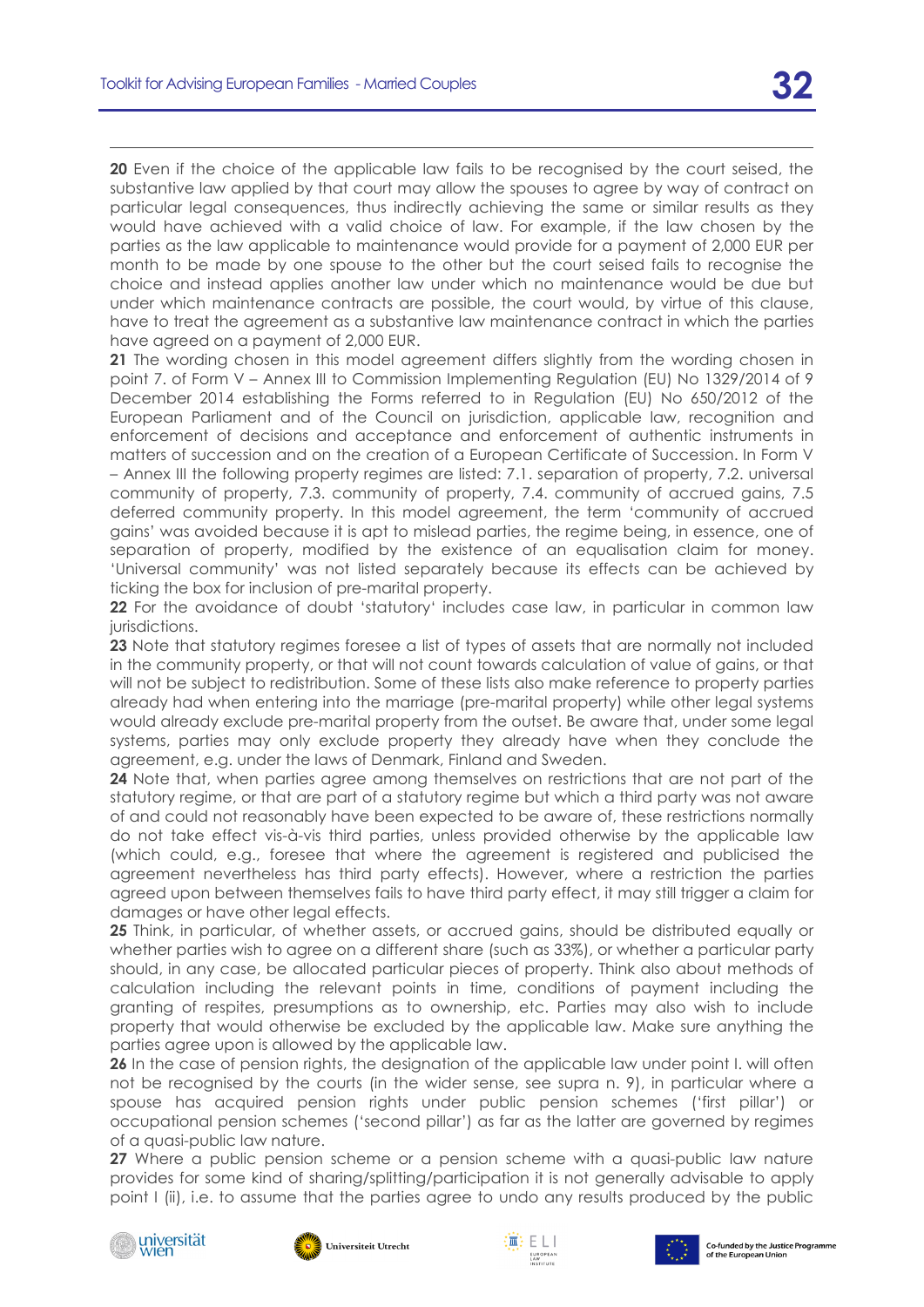law schemes. However, as far as the relevant mechanism of sharing/splitting/participation is of an optional nature the parties should not deliberately thwart the agreement they made under point I by exercising options, or refraining from the exercise of options, in such a way as would produce results that are significantly different from the results hypothetically produced under the law designated under point I (i).

**28** Note that the qualification of assets as 'pension rights', as contrasted with other types of assets owned by one or both spouses, is, at least from the point of view of courts in Member States participating in the MPR (supra n. [11\)](#page-11-0), governed by the law applicable to matrimonial property (supra n. [18\)](#page-12-0). If the parties wish to have more certainty concerning, e.g., particular insurance products they may wish to add a clarification in the 'special agreements' box.

**29** Within the EU, only the laws of DE and NL provide for a private law mechanism of sharing/splitting/participation. Under the laws of IE, Scotland as well as England and Wales, pension assets – like other assets – may be reallocated between the ex-spouses by way of a court order. In other Member States, there are also mechanisms of a public law nature, either because the relevant pension scheme is a 'first pillar' State pension or because it is a 'second pillar' occupational pension but is governed by terms and conditions resembling public law and often approved by public law bodies. One of the reasons why the parties may wish to give priority to these mechanisms is that most of these mechanisms have third party effect, e.g. vis-à-vis a pension funds.

**30** Note that sharing/splitting/participation under matrimonial property law may only exceptionally have third party effect, such as within Member States where assets may be reallocated by way of a court order. In the vast majority of cases the agreement under (ii) produces legal effects only between the parties.

**31** These rules could be the statutory maintenance rules or the agreement made by the parties under point IV. 2. (iii). Parties should be made aware of the fact that the law governing maintenance may provide for an extinction of maintenance claims after an exspouse has managed to become self-sufficient, even if self-sufficiency is only of a temporary nature and the same ex-spouse does not have sufficient means to maintain him- or herself after reaching retirement age.

**32** In making decisions, parties should take account of a number of factors, including potential tax effects, and the effect that the death of one of the spouses would have on pension rights. E.g. where pension rights are shared/split immediately upon divorce, this means that pension rights transferred from one spouse to the other may be lost when the other spouse dies. Conversely, where pension rights are shared upon accrual, they will be lost upon the death of the spouse primarily entitled to the pension. Maintenance claims which one spouse has against the other may or may not survive the maintenance debtor's death, depending on the applicable law and the terms of the agreement.

**33** Who counts as a 'common' child or other family member should not be decided solely on the basis of affiliation in legal or biological terms, but also considering any choices the parties jointly made during the marriage. This means, e.g., that a child that is not the biological child of one of the parties, and in the absence of an adoption by that party, may still count as a 'common' child if that party had informally accepted to raise the child as a parent.

**34** Under the applicable law, maintenance payments may come to an end upon the death of the maintenance debtor, depending on the applicable law.

**35** Member States participating in the MPR (supra n. [11\)](#page-11-0) will normally apply the law governing matrimonial property in general also to the allocation of the family home. However, the temporary allocation due to urgent needs or domestic violence is often governed by overriding mandatory provisions of the forum where such provisions exist (Article 30 MPR). Member States not participating in the MPR may qualify the allocation of the family home as a matter of matrimonial property, or of divorce, or as a matter *sui generis*, but they may equally apply overriding mandatory provisions.

**36** Note that these issues are frequently dealt with under statutory provisions that are considered to be overriding mandatory provisions of the forum, and that they are therefore not necessarily governed by the same law the parties have chosen as the applicable law.







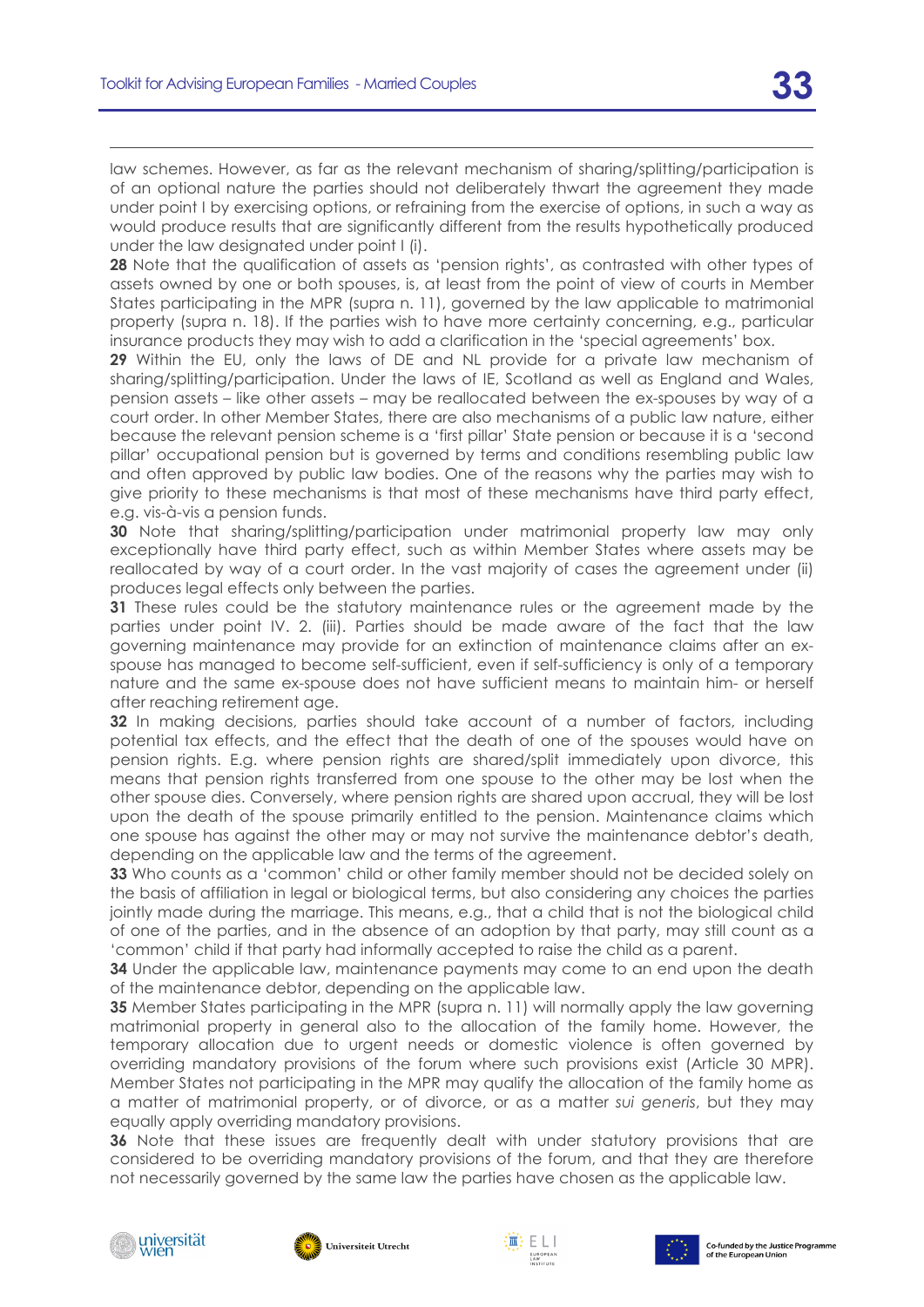**37** This toolkit is based on the premise that ideally one court should deal with as many aspects of a case as possible, thus avoiding inconsistencies between the decisions concerning, e.g., maintenance and property relations, and reducing the costs of litigation.

**38** The courts in all Member States except Denmark will decide matters of jurisdiction for divorce or legal separation according to Council Regulation (EU) No 2201/2003 of 27 November 2003 concerning jurisdiction and the recognition and enforcement of judgments in matrimonial matters and the matters of parental responsibility, repealing Regulation (EC) No 1347/2000 ('Brussels IIbis'). As it currently stands, Brussels IIbis does not provide a possibility to choose the competent courts.

This means that an agreement made in this template does not prevent a spouse from seising a court in either of the following: the Member State in whose territory (a) (i) the spouses are habitually resident, or (ii) the spouses were last habitually resident, insofar as one of them still resides there, or (c) the respondent is habitually resident, or (iii) in the event of a joint application, either of the spouses is habitually resident, or (iv) the applicant is habitually resident if he or she resided there for at least a year immediately before the application was made, or (v) the applicant is habitually resident if he or she resided there for at least six months immediately before the application was made and is either a national of the Member State in question or, in the case of the United Kingdom and Ireland, has his or her 'domicile' there; or (b) of the nationality of both spouses or, in the case of the United Kingdom and Ireland, of the 'domicile' of both spouses.

However, this does not mean the choice made in this template is useless because it remains valid for maintenance. Courts in all Member States will assume jurisdiction according to the rules of Council Regulation (EC) No 4/2009 of 18 December 2008 on jurisdiction, applicable law, recognition and enforcement of decisions and cooperation in matters relating to maintenance obligations ('Maintenance Regulation'). Under Article 4(1) of the Maintenance Regulation, the parties may agree that the following court or courts of a Member State shall have jurisdiction to settle any disputes in matters relating to a maintenance obligation which have arisen or may arise between them: (a) a court or the courts of a Member State in which one of the parties is habitually resident; (b) a court or the courts of a Member State of which one of the parties has the nationality; (c) in the case of maintenance obligations between spouses or former spouses: (i) the court which has jurisdiction to settle their dispute in matrimonial matters; or (ii) a court or the courts of the Member State which was the Member State of the spouses' last common habitual residence for a period of at least one year. The conditions referred to in points (a), (b) or (c) have to be met at the time the choice of court agreement is concluded or at the time the court is seised.

The choice also remains valid for property relations, but only in rather few cases: Courts in Member States participating in the MPR (see note [11\)](#page-11-0) will assume jurisdiction according to the rules in Chapter II of the MPR. According to Article 7(1), parties may, in cases which are covered by Article 6, i.e. where either the dispute does not arise in the immediate context of proceedings for divorce, legal separation or marriage annulment, or where the other spouse has not agreed with the concentration of proceedings under Article 5(1) because the court seised has only a remote connection with the marriage, i.e. where it is not a court of either (a) the Member State of the spouses' common nationality; (b) the Member State in whose territory the spouses are both habitually resident, or, failing that, were last habitually resident insofar as one of them still resides there, or (c) the Member State in whose territory the respondent (in the case of a joint application: either spouse) is habitually resident. In these cases the parties can agree that the courts of the Member State whose law is applicable pursuant to Article 22 or Article 26(1) or the courts of the Member State under whose law the marriage was created shall have exclusive jurisdiction to rule on issues of matrimonial property.

Consider also that the court seised may well take into account, when exercising discretion within the margins of discretion provided for by the applicable law, that one of the spouses has 'rushed off' to a court other than the court agreed upon.

**39** A court in a Member State participating in the MPR (on which see note [11\)](#page-11-0) will assume jurisdiction according to the rules of the MPR. Article 5(1) MPR provides that where a court of









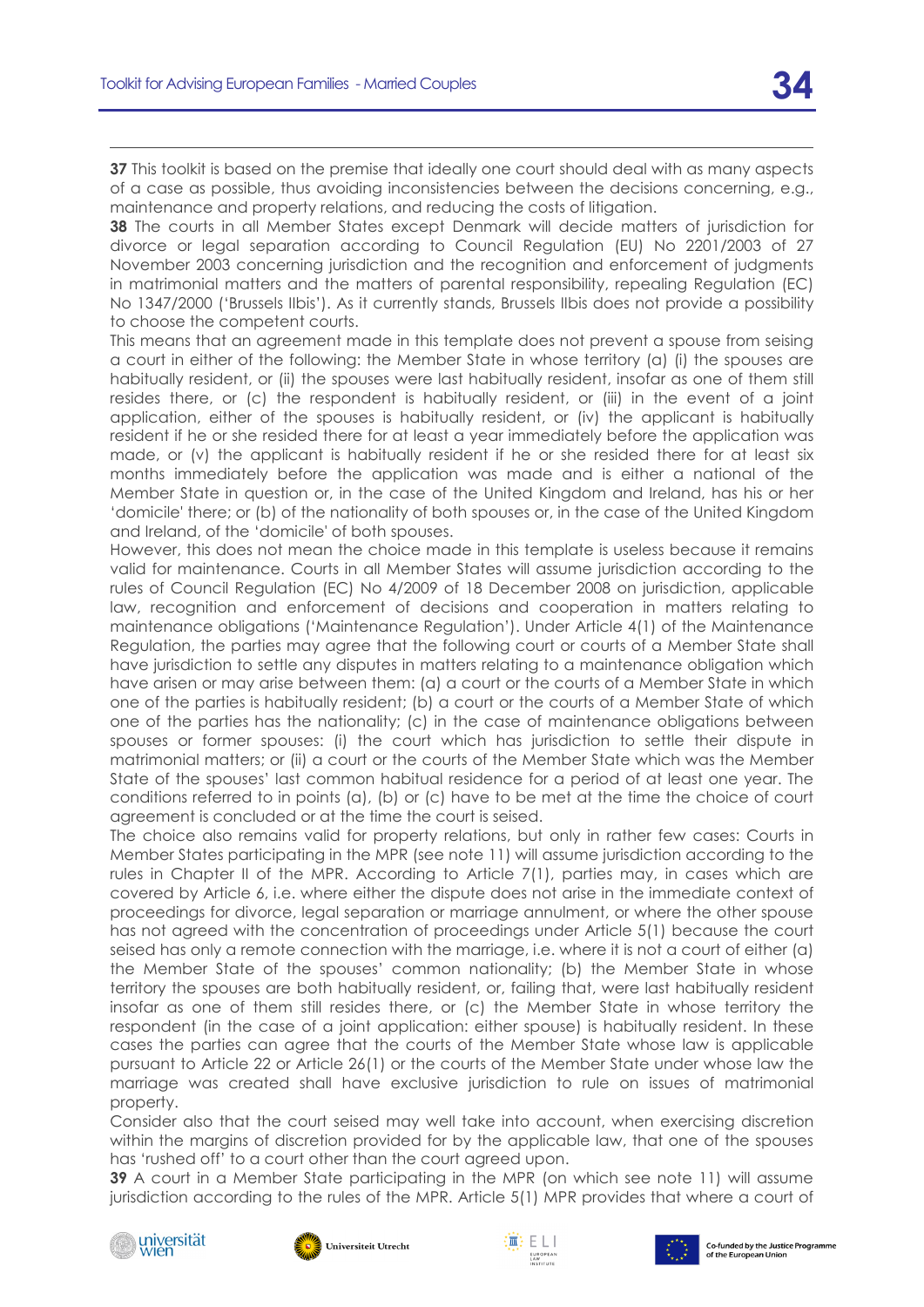a Member State is seised to rule on an application for divorce, legal separation or marriage annulment under Brussels IIbis, the courts of that State shall have jurisdiction to rule on matters of the matrimonial property regime arising in connection with that application. For exceptions see note [38.](#page-23-9)

**40** This provision is limited to disputes between spouses and cannot bind their heirs under the Succession Regulation or otherwise.

**41** When choosing the country where the parties would start proceedings, they should consider whether the court of that country would recognise their choice of law made under I of this model agreement. They may also want to consider the law applicable to the matters that are at stake (if possible, allowing a court to apply its own substantive law), access to justice (e.g. language barriers), and proximity of the court to the situation (e.g. where the spouses have lived during the most important part of their marriage, where property is located). In the boxes parties find choices which reflect these considerations, but more choices would be available under the applicable rules.

**42** This template is based on the premise that ideally one court should deal with as many aspects of a case as possible, thus avoiding inconsistencies between the decisions concerning, e.g., maintenance and property relations, and reducing the costs of litigation.

**43** This option would seek to achieve that the court seised may apply its own substantive law. Where a court applies its own substantive law, this tends to enhance the quality of judgments and to reduce the duration and the costs of proceedings.

**44** This option would seek to achieve that the court seised is as close as possible to where the spouses live or used to live. Proximity of the court to the situation of the spouses tends to facilitate the taking of evidence and reduce the costs of travel. Note that this choice coincides with the default rule for independent proceedings concerning property relations under Article 6(1) MPR.

**45** This option may be attractive, in particular, for same-sex spouses who have concluded their marriage in a State which is neither the State of habitual residence nor the State of nationality of either spouse.

**46** It is possible that the choice the spouses made does not result in a court that has jurisdiction, e.g. it is a same-sex marriage and the court declines jurisdiction under Article 9(1) MPR, or the spouses chose the court of the Member State whose law is the applicable law, and as the applicable law they chose the Member State where the spouses were both habitually resident at the time the agreement was concluded (and which is not the State of the spouses' common nationality), but later they both become habitually resident in another Member State. In the latter case, the choice is not among the countries whose courts may be seised under Article 3 Brussels IIbis (supra note [38\)](#page-23-9).

**47** Note that there may still be some issues, in particular concerning pension rights of a public law nature, where none of the chosen courts can assume jurisdiction. This should not be a reason for discarding a choice and moving on to the next ranked choice.

**48** The typical situation would involve jurisdiction for property relations and maintenance following jurisdiction assumed for divorce. Concerning property relations see note [39,](#page-23-10) i.e. parties can, before or after initiating the proceedings, agree on the concentration of proceedings, see Article 5(2) and (3) with Article 7(2) MPR. Under Article  $4(1)(c)(ii)$  of the Maintenance Regulation, the parties may agree that the court which has jurisdiction to settle their dispute in matrimonial matters shall have jurisdiction to settle any disputes in matters relating to a maintenance obligation which have arisen or may arise between them.

**49** Retroactivity is mainly an issue for matrimonial property, but note that, if the box is ticked, retroactive effect would also extend to economic matters, such as pension rights, as far as legally possible. Under Article 22(2) and (3) MPR, a change of the law applicable to the matrimonial property regime made during the marriage shall have prospective effect only, unless the spouses agree otherwise. Any retroactive change of the applicable law or the property regime shall not adversely affect the rights of third parties deriving from that law. The advantage of retroactivity is that not more than one law and not more than one property regime applies, even if the parties' property relations have been governed up until now by a different law or regime. However, it must be borne in mind that retroactivity may result in a